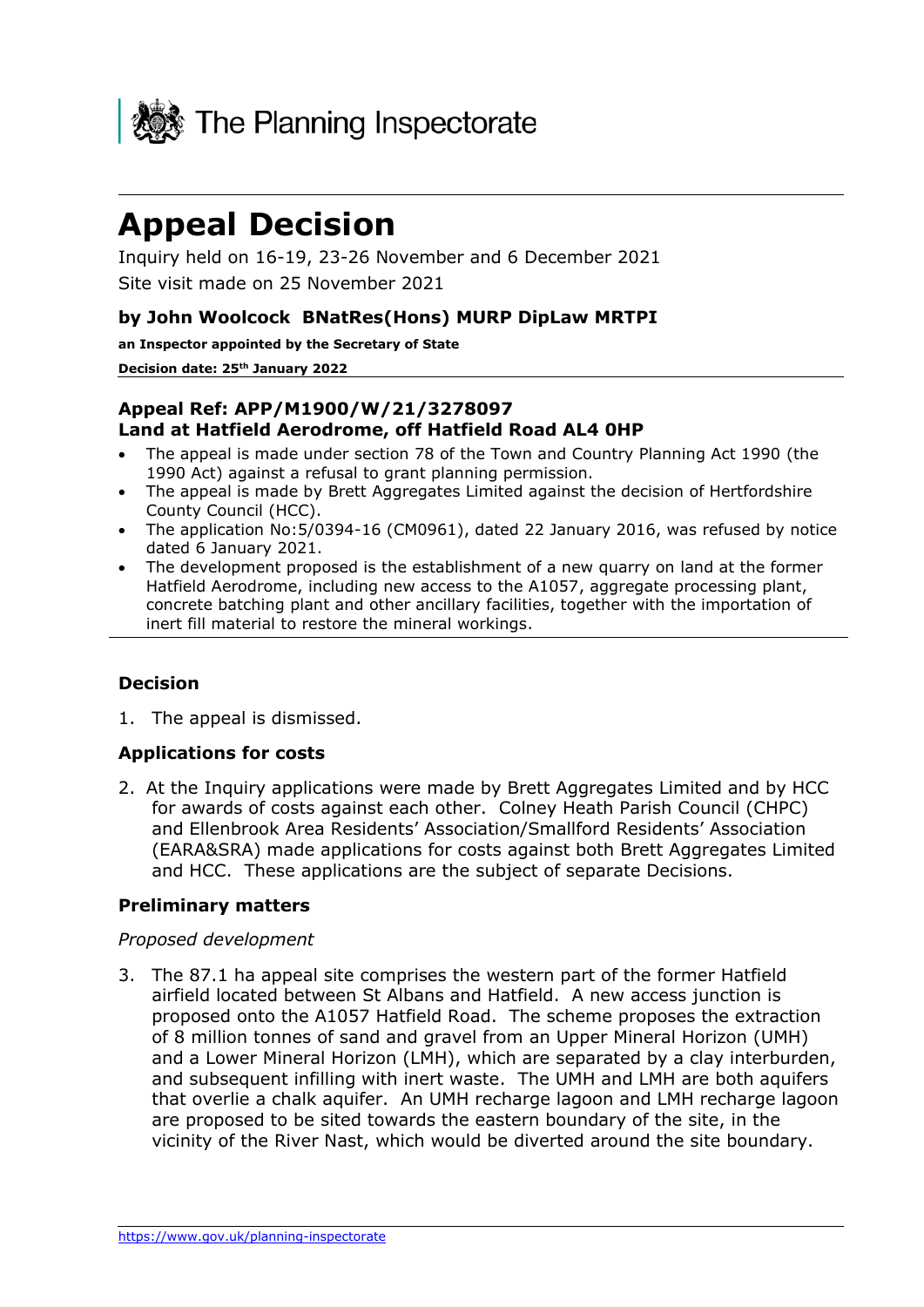- 4. The operation proposes seven phases (Phases A to G) over a 32-year period. Extraction would occur by means of a campaign method of working determined by groundwater conditions. This would require an 'as-dug' mineral stockpile within the plant site proposed for the north-western part of the appeal site. The stockpile would have a footprint of up to 30,000  $m^2$  and would be up to 5 m high.
- 5. An aggregate processing plant, aggregate storage, concrete batching plant (CBP), along with freshwater lagoons and temporary silt lagoons would also be sited within the plant site. The precise details of the CBP would be dependent upon the final choice of manufacturer, but it would comprise a feed hopper, aggregate storage bins, mixer and loading head, cement silos and water tanks.<sup>1</sup> The typical CBP plant shown in Appendix  $3/1$  of CD1.2.3 indicates a cement silo 13.375 m high.
- 6. Progressive restoration would involve a mix of conservation, open space and public access to create a landscape of similar character and appearance to the existing Ellenbrook Fields Country Park.
- 7. Cemex operates a sand and gravel extraction and processing facility to the north-west of the appeal site. The appeal site encloses on three sides the residential/employment development at Popefield Farm. There is also residential development to the south-east of the appeal site in the vicinity of Poplars Close/Avenue in Hatfield, along with existing and planned residential development located to the south-west of the appeal site in Smallford.

## *Bromate contamination*

- 8. Bromate contamination of public and private groundwater supplies in the locality was detected in 2000. The source of the pollution was traced to a former chemical works near Sandridge about 4 kms to the north-west of the appeal site. A bromate/bromide plume in groundwater currently extends eastward some 20 km to the River Lea. $<sup>2</sup>$  This plume is primarily in the chalk</sup> aquifer but also in the lower mineral aquifer. Bromate pollution of the aquifers poses a risk to the future groundwater resource potential and also causes failings of groundwater objectives under the Water Framework Directive. The Environment Agency (EA) has a duty to ensure that future groundwater resources are protected from deterioration and, where impacted by historic contamination, remediated to the required standard.
- 9. The EA served a first Remediation Notice in 2005 for which all actions were completed and/or expired in 2019. A second Remediation Notice was withdrawn in 2020 following submission of a Voluntary Remediation Statement, with work currently underway to address the actions set out in this statement. Current remediation involves interim scavenge pumping from a borehole at Bishops Rise to protect a number of abstractions operated by Affinity Water (AW) and Thames Water. The EA acknowledges that this 'pump and treat' scheme protects downstream sources to a degree, but does not address the full pollution issues as Bishops Rise does not intercept the full extent of the bromate plume. High concentrations of bromate/bromide observed within the

 $1$  CD1.1 paragraph 3.25.

<sup>&</sup>lt;sup>2</sup> It was established in 2007 that concentration contours of 0.5 ug/l bromate, and 125 ug/l bromide, are broadly coincident. EARA&SRA submitted that whilst not a carcinogen bromide could be a precursor to bromate as it travels faster in chalk. Even if that is so, the EA's primary concern is bromate contamination and the evidence to the Inquiry concerned bromate concentrations rather than bromide concentrations.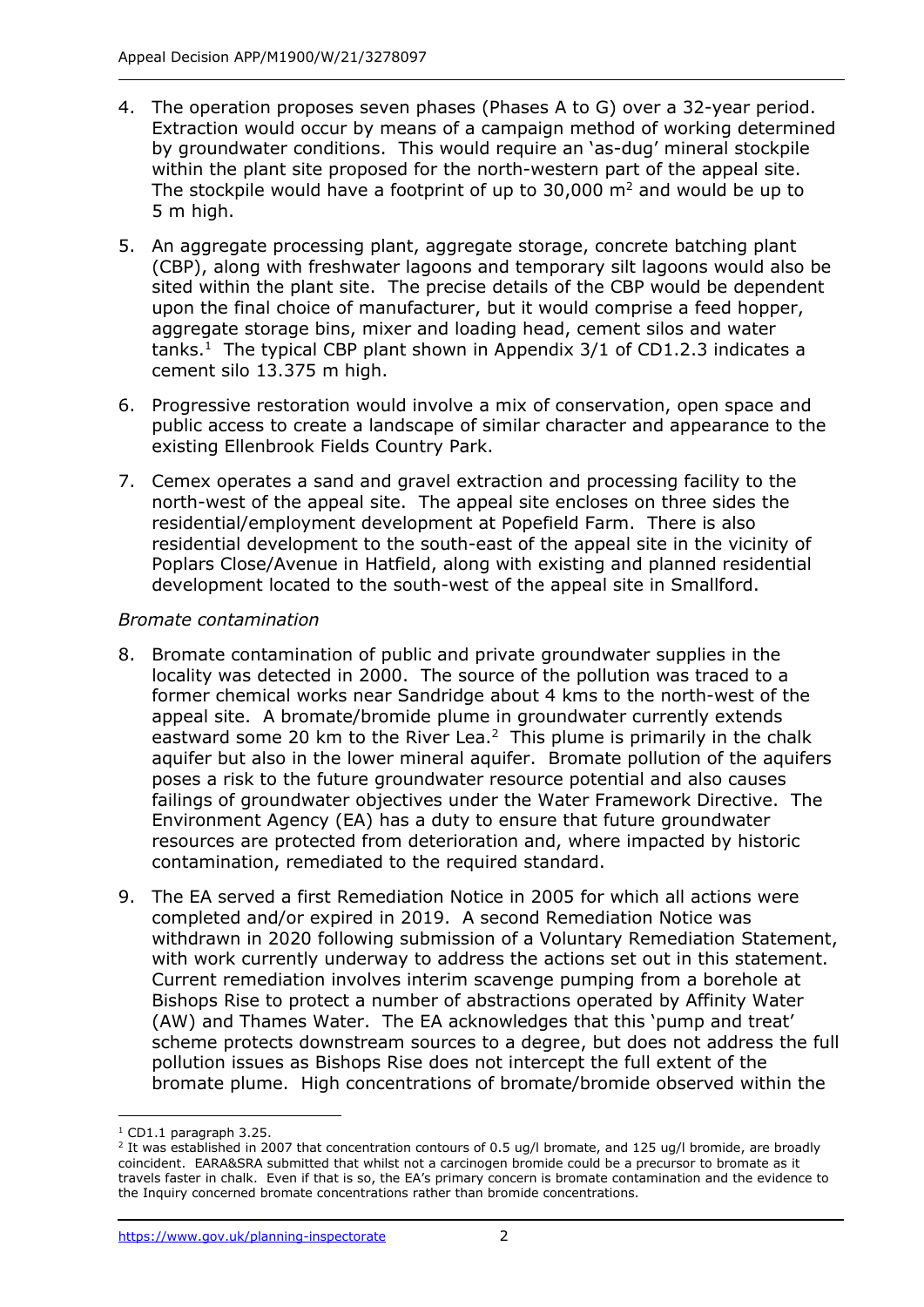plume-wide monitoring network, the large volumes already removed from the chalk aquifer and the rapid increase in concentrations to the east when Bishops Rise abstraction ceases, even for short periods, indicate a significant continuing source of both contaminants upstream of Bishops Rise.

# *Planning application*

- 10. The application was first reported to HCC's Development Control Committee in 2017 and the resolution was to grant planning permission subject to a number of considerations, including a deed of variation on matters relating to the establishment of a Country Park. This was not resolved and further environmental information comprising additional borehole monitoring data and a draft Ground Water Management Plan was submitted in 2019. After further consultation the application was reported to committee in December 2019 with officer recommendation for approval. The committee resolved to defer consideration in order to be further advised by the EA and AW as to the risks of mineral working affecting contamination to the water supply from the bromate plume. HCC subsequently refused the application, against an officer recommendation to approve the scheme, for four reasons;
	- (1) the effects of the proposal on the Green Belt,
	- (2) the timing of restoration,
	- (3) the impact on the local environment from additional HGV traffic, and
	- (4) possible groundwater contamination.
- 11. The fourth reason for refusal reflected local concerns about the effects of the scheme on the lower aquifer to the north of the site, which is contaminated by bromate. HCC was not satisfied that the risks to the water environment were acceptable, that all routes to possible contamination had been appropriately investigated, and that all necessary mitigation had been included and would be effective.
- 12. Reasons (2) and (3) were not included in the 'Amplification of reasons' section of HCC's Statement of Case and were not pursued by HCC at the Inquiry. However, these matters remained of concern to local objectors to the proposal.

# *Participation in the Inquiry*

13. CHPC, EARA&SRA, the EA and AW were granted Rule 6(6) status, submitted Statements of Case and appeared at the Inquiry. HCC did not notify all persons who had made representations on the application and/or appeal about the Inquiry until 16 November 2021. $3$  The Inquiry was kept open, for amongst other reasons, to ensure that 14 days' notice was given about the opportunity to appear at, or make representations to, the Inquiry. As the Inquiry was not closed until 6 December 2021, I do not consider that anyone would be prejudiced by this late notification.

# *Case Management Conference*

14. The Case Management Conference (CMC) held on 8 September 2021 discussed the appellant's request for the appeal to be held in abeyance because a further planning application for the appeal site had been submitted to HCC. This application was accompanied by an Environmental Statement dated August

 $3$  ID1.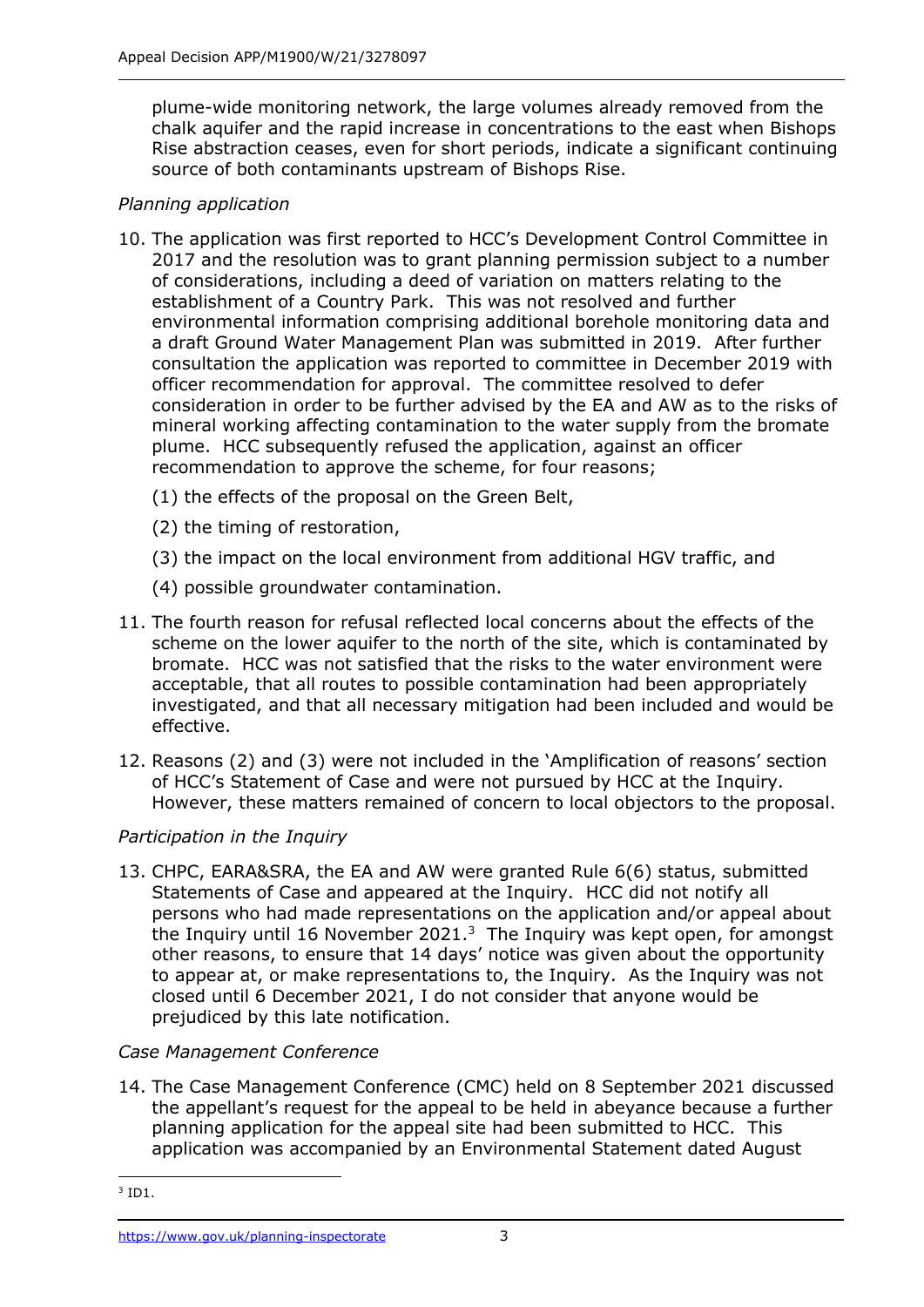2021 (ES2021).<sup>4</sup> The appellant had been advised by the Planning Inspectorate on 6 September that abeyance or deferral was not agreed because of trying to keep within the targets specified by the Rosewell Review, and that the submission of a second application was not sufficient justification to delay the Inquiry and a decision on the appeal. Nothing was raised at the CMC to warrant a different finding.

## *Statements of Common Ground*

- 15. I requested at the CMC that the appellant/HCC/EA/AW jointly prepare a technical Statement of Common Ground concerning groundwater. The parties were to consider a date for this to be submitted, so as to be in time to inform the drafting of proofs of evidence. However, the agreed statement (SoCGH) was not submitted until 5 November 2021.<sup>5</sup>
- 16. A Statement of Common Ground, dated 21 October 2021, by the appellant and HCC sets out agreed matters concerning the development proposals, documents and plans, policy, along with draft planning conditions and obligations (SoCG).<sup>6</sup> This states that the appeal scheme includes a CBP and provided for limited dewatering of the workings within the LMH.

#### *Environmental Impact Assessment*

- 17. The application that is the subject of this appeal was accompanied by an Environmental Statement dated January 2016 (ES2016). 7 Additional information was submitted to HCC prior to its determination of the application. Revised access arrangements included a right turn lane from the A1057.8 A revised restoration concept (Drawing HQ 3/11A) was also submitted, along with details of the final phases of mineral extraction (Drawings HO 3/13-15).
- 18. The Secretary of State notified the appellant on 22 September 2021, pursuant to Regulation 22 of the Town and Country Planning (Environmental Impact Assessment) Regulations 2011 (EIA Regulations), that, to comply with Schedule 4 of those regulations the appellant was required to supply further information for ES2016. This required updated baseline data, an assessment of lighting effects, along with an updated Flood Risk Assessment (FRA) to take account of current climate change allowances advised by the EA.
- 19. The appellant provided a comparison of ES2016 and ES2021, alongside a consideration of how the updated data and assessments produced for ES2021 affect the overall conclusions in ES2016. The appellant's response to the Regulation 22 request is considered further later in this decision, but I am satisfied that the submitted information meets the requirements of Schedule 4 of the EIA Regulations. I have had regard to the environmental information in determining this appeal, which includes the evidence adduced at the Inquiry.

#### *Legal obligations*

20. The appeal site lies within an area that is the subject of a section 106 agreement, dated 29 December 2000 (the 2000 s106 agreement), which provides that, amongst other things, pending the grant of the Ellenbrook Park

<sup>4</sup> CD02.02.

<sup>5</sup> CD8.02.

<sup>6</sup> CD8.01.  $7$  CD1.2.

<sup>8</sup> CD1.3 Drawing No.402.01009.00064.14H002 R4.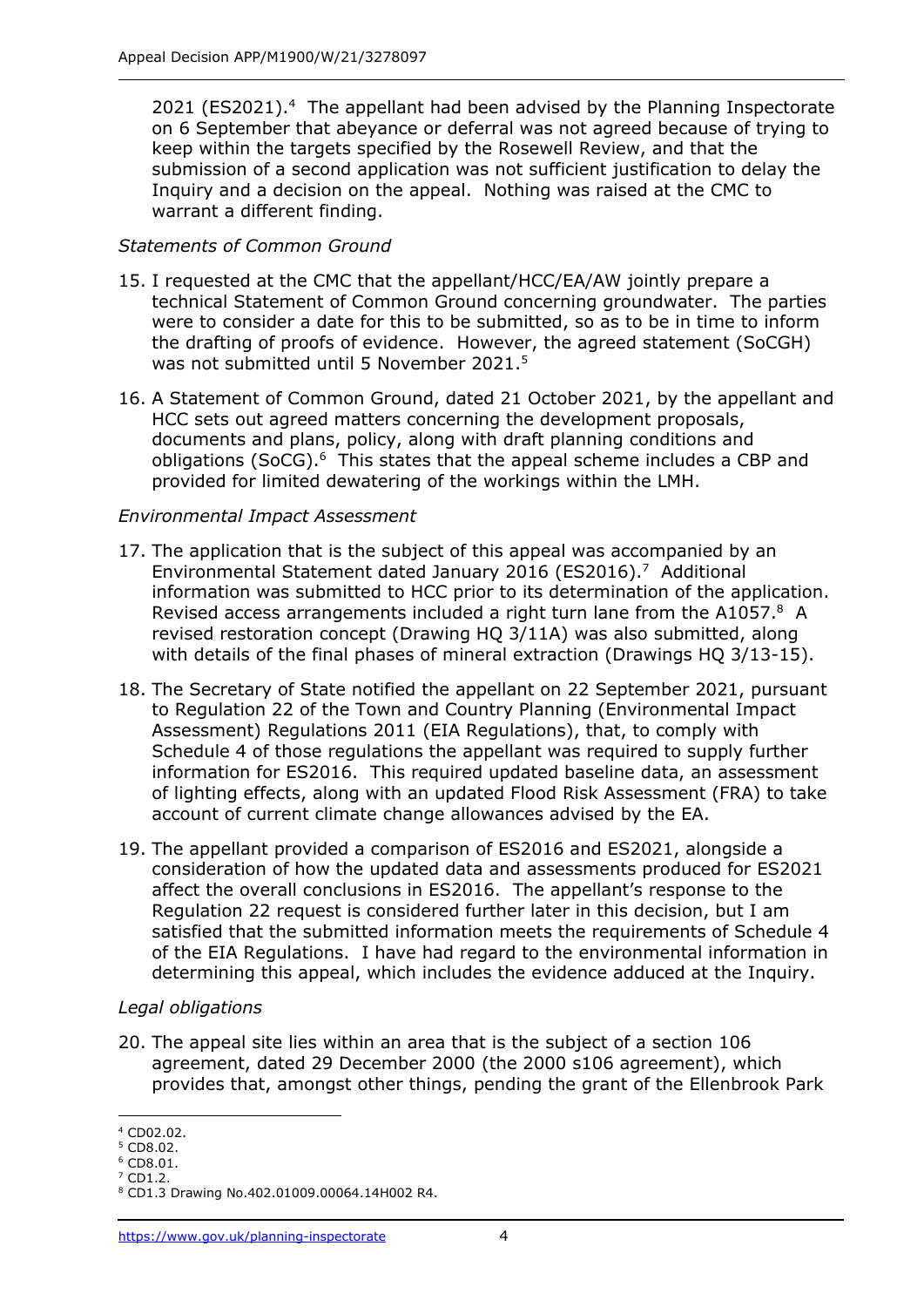Lease to the Ellenbrook Park Trust the Ellenbrook Park is at all times accessible and freely available to the public save for periods when public access needs to be excluded from parts thereof when landscaping works are being carried out or when minerals are being extracted pursuant to a planning permission.<sup>9</sup> Ellenbrook Park is also referred to locally as the Country Park and in this decision that term is used to distinguish it from Ellenbrook Linear Park, which lies further to the east.

21. The appellant, the landowner and HCC entered into a section 106 agreement dated 10 December 2021 (the 2021 s106 agreement).<sup>10</sup> Nothing in this deed is intended to supersede amend or otherwise impact in any way the covenants, restrictions, stipulations and obligations under the 2000 s106 agreement. The 2021 s106 agreement provides for a sustainable transport contribution of £92,000 towards improvements of the Hatfield Road and Ellenbrook Lane junction and improvements of the Hatfield Road and Comet Way junction. It also requires a highway agreement for works relating to the proposed new site access and removal of existing vegetation on highway land and for improved pedestrian facilities (widening of existing footway) along Hatfield Road (A1057) to assist pedestrian links between the site and Albans Way, along with condition surveys to reveal any deterioration in the condition of Hatfield Road from the operation and provisions for repair/reinstatement. The construction and dedication of bridleways is a requirement of the 2021 s106 agreement. So too, is provision for restoration and/or aftercare as a consequence of the developer and/or owner having failed to do so.

*Green Belt, Listed Buildings and other statutory provisions*

- 22. The appeal site lies within the Metropolitan Green Belt as defined in the development plan. Popefield Farm is a grade II listed building. I am required to have special regard to the desirability of preserving the setting of a listed building.
- 23. A conditional abstraction licence was issued to Brett Aggregates Limited by the EA in 2018 for dewatering/lowering of water levels in both the upper and lower mineral aquifers on the appeal site. $11$  The licence imposes no limit on the overall volume of groundwater abstracted but sets a pump capacity not exceeding 86 litres per second. Abstraction is permitted all year. A condition specifies that water from the lower mineral aquifer must be returned to the lower mineral aquifer and only via the lower mineral lagoon and only when the water level in that lagoon is below 74.5 m AOD and would remain so during the discharge.
- 24. An Environmental Permit for the appeal site was issued to Brett Aggregates Limited by the EA in 2018 for an inert waste landfill operation.<sup>12</sup> This contains an annual limit on inert waste for disposal of 250,000 tonnes, all of which must be listed within the Landfill Tax (Qualifying Materials) Order 2011.

<sup>&</sup>lt;sup>9</sup> CD11.03.

<sup>&</sup>lt;sup>10</sup> ID51.4.

<sup>&</sup>lt;sup>11</sup> The full abstraction and transfer licences expire in March 2026. ID48, CD11.4 and CD11.5.

<sup>12</sup> CD11.6.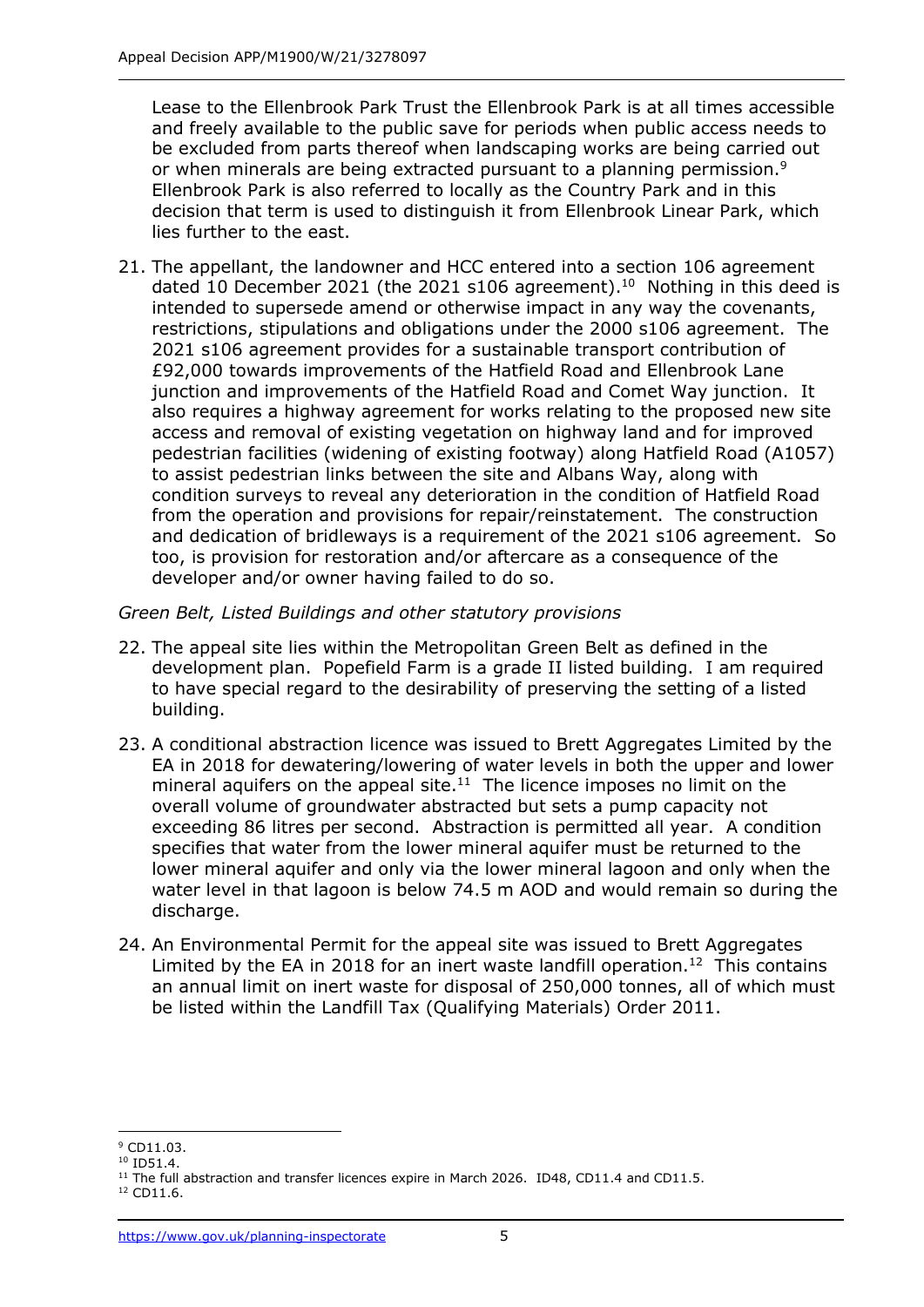## *Planning policy*

- 25. The appeal site straddles the boundary between St Alban's City and District Council and Hatfield District Council. The development plan for the area includes Hertfordshire Minerals Local Plan Review 2002-2016 adopted in 2007 (MLP). MLP Policies 1 and 2 concern supply of and need for aggregates. MLP Policy 3 identifies preferred areas for sand and gravel extraction. Most of the appeal site is allocated in the MLP for future mineral working as Preferred Area 1: Land at former British Aerospace, Hatfield (PA1). Proposed mineral working within PA1 will be permitted only when it contributes to maintaining HCC's appropriate contribution to local, regional and national aggregate needs, including maintenance of a landbank, along with fulfilling other identified requirements.
- 26. These requirements are set out in the Inset Map for PA1 and refer to reclamation consistent with the delivery of a Country Park, and a requirement for an appropriate buffer zone to protect the amenity of residents of Ellenbrook, Smallford and Popefield Farm. It also includes advice from the EA that the site lies over an area contaminated with a plume of bromate and that a more robust risk assessment may be required in order to determine the impact on the public water source at Bishops Rise. The EA also noted that the site lies over both groundwater protection zones II and III (SPZ2 and SPZ3). The EA would object to landfill in SPZ2 unless it was non-polluting matter such as inert, naturally excavated material, and would require mitigation of the risk of pollution in SPZ3.
- 27. Four small areas of the appeal site adjoin, but lie outside, the PA1 boundary. There was no dispute at the Inquiry that these areas would form an integral part of the proposal and if excluded would lead to the sterilisation of mineral resources. MLP Policy 4 provides that applications for aggregate extraction outside of Preferred Areas would be refused unless, amongst other things, the sterilisation of resources would otherwise occur.<sup>13</sup> MLP Policy 7 concerns secondary and recycled materials. MLP Policy 9 deals with biodiversity. Development that would result in an unacceptable cumulative impact on the environment of an area would not be permitted (MLP Policy 11). Landscape is addressed in MLP Policy 12. Reclamation and aftercare are the subject of MLP Policies 13 and 14. MLP Policy 15 concerns landfill. Traffic movements generated by the proposed development are considered in MLP Policy 16.
- 28. The development plan also includes the Waste Core Strategy and Development Management Policies Document adopted in 2012 (WCS&DMPD), Waste Site Allocations 2011-2026 adopted in 2014, City and District of St Albans District Local Plan Review adopted in 1994 and reviewed in 2020, and the Welwyn Hatfield District Plan adopted in 2005. I have also had regard to relevant provisions of the National Planning Policy Framework (NPPF) and the Planning Practice Guidance (PPG). The Hatfield Aerodrome Supplementary Planning Guidance adopted in 1999 (SPG) sets out key principles in respect of future mineral extraction and restoration. Neither the MLP or the district local plans set out specific criteria for mineral development in the Green Belt and so the relevant provisions of the NPPF are an important material consideration in this case.

<sup>&</sup>lt;sup>13</sup> ID46.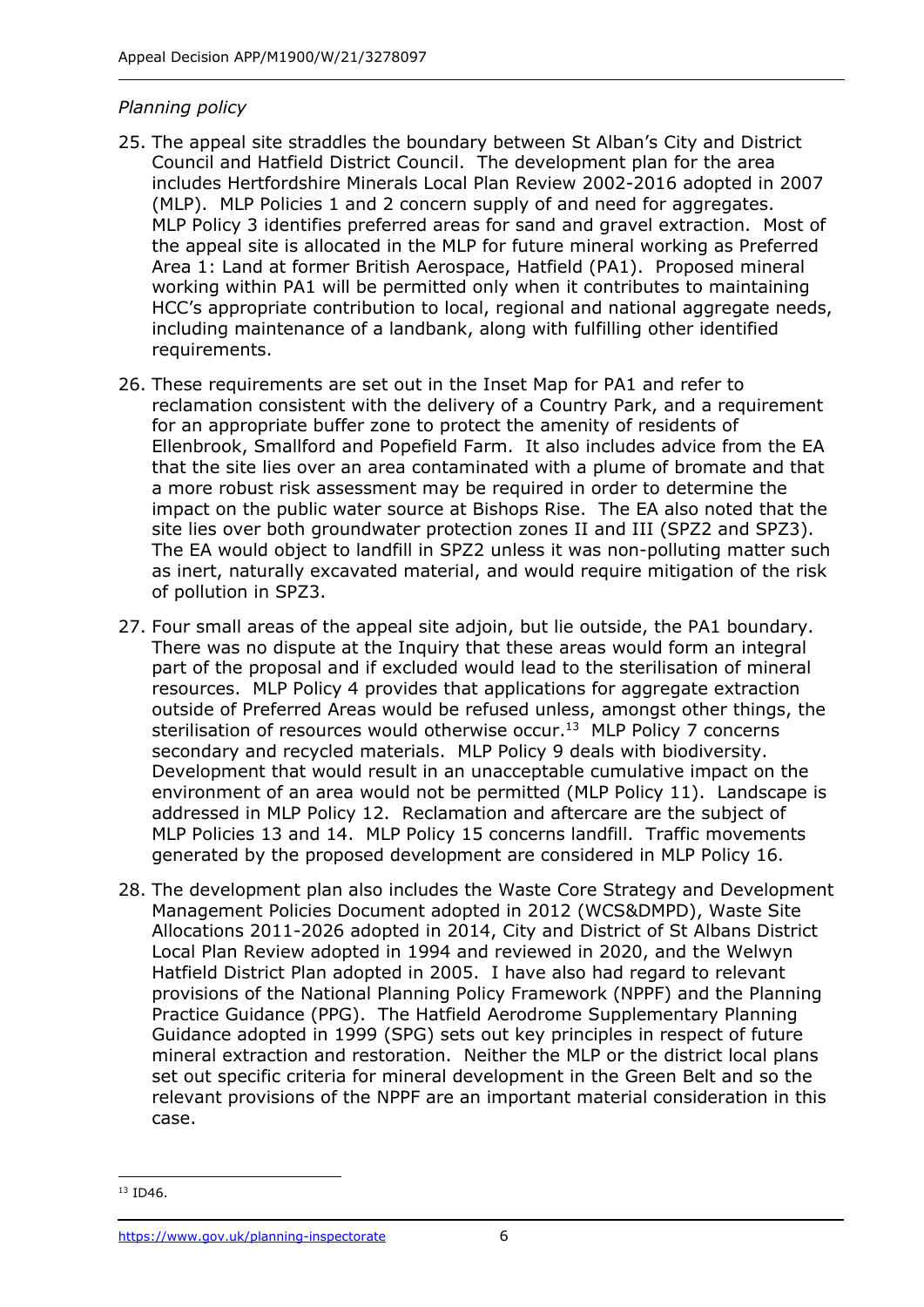#### *Appellant's request to consider an amended scheme*

- 29. The appellant's response on 23 September 2021 to the Regulation 22 request for further information referred to the recently submitted planning application for what was considered by the appellant to be essentially the same development to the appeal.<sup>14</sup>  $ES2021$  was said to include the updated baseline data and FRA, along with a non-technical summary and updated drawings. The appellant proposed to immediately submit ES2021 in response to the Regulation 22 request and to publicise this.
- 30. Four differences were cited between the first (2016) and second (2021) schemes; the removal of the erection and operation of a CBP, the standoff for mineral extraction operations in the LMH to the bromate plume increased from 50 m to 100 m, with no dewatering (pumping) of the LMH; and the access road from the quarry entrance moved by 5 m to the east to allow additional acoustic screening. The appellant invited the Inspector to substitute the resubmission development in this appeal.
- 31. The main parties to the appeal were invited to comment on this request. I advised that amendments to a scheme at the appeal stage can be accepted provided no one would be prejudiced by doing so and that the principles set out in the *Wheatcroft* and *Holborn Studios* judgments were satisfied.<sup>15</sup> I clarified that I would not be in a position to rule on this until anyone who wished to do so had had an opportunity to comment at the Inquiry on the request and to make submissions about whether any prejudice would be likely to result. The parties were therefore informed on 30 September 2021 that the appeal would continue to proceed on the basis that it was the scheme refused by HCC that was the subject of the appeal.
- 32. The Appellant's Submission on Amendment, dated 2 November 2021, states that the four proposed amendments were to:
	- (a) Move the quarry entrance access road by 5 m to the east to allow additional acoustic screening by reference to 2015 drawing HQ 3/2 and the 2021 drawing HQ 7/2.
	- (b) Increase the standoff for mineral extraction in the LMH to the bromate plume from 50 m to 100 m by reference to 2015 drawing HQ 3/7 and 2021 drawing HQ 3/8.<sup>16</sup>
	- (c) Delete the erection and operation of a CBP.
	- (d) Specify no significant dewatering (pumping) of the LMH with a planning condition making clear just how limited extraction would be.
- 33. At the Inquiry, I requested a note to clarify how the appellant says that the scheme considered by HCC may be amended, and such amendments secured and made clear in any planning permission that may be granted.<sup>17</sup> The proposed changes were described as "no CBP; slight movement and change in configuration of the access road; a LMH standoff in the NE of the site; no pumping". The appellant noted that the first two would require plans to be

<sup>14</sup> Application No: PL/0232/21 was validated on 3 September 2021.

<sup>15</sup> *Bernard Wheatcroft Ltd v SoSE* (1982) 43 P.&C.R. 233. *R (Holborn Studios Ltd) v LB Hackney* [2017] EWHC 2823 (Admin).

<sup>&</sup>lt;sup>16</sup> 2021 Drawing HQ3/8 indicates "Limit of Lower Mineral Extraction (100m offset)". 2015 Drawing HQ3/7 makes no mention of an offset.

<sup>17</sup> ID50.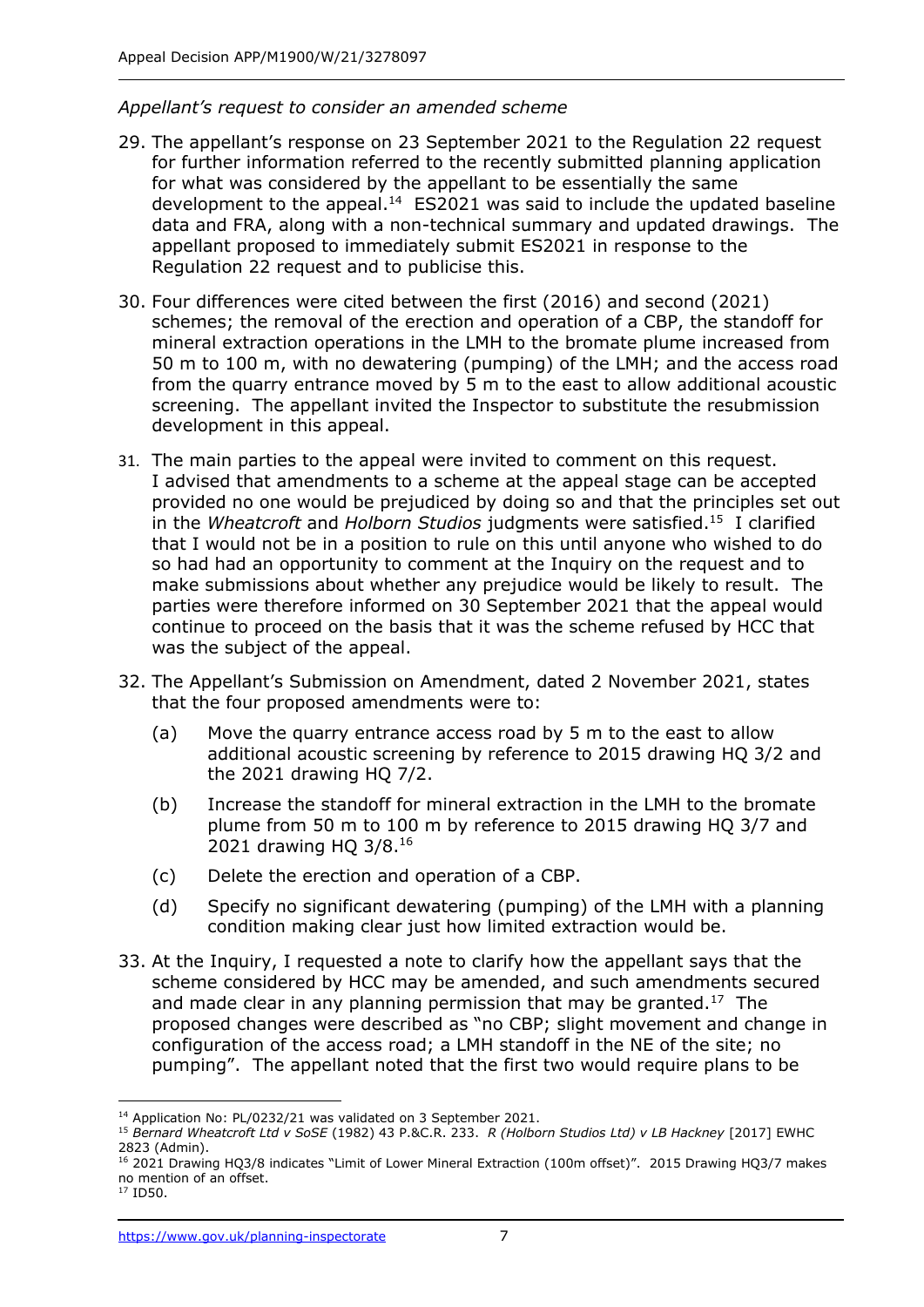approved, which are different to those submitted with the 2016 scheme, and proposed to substitute Drawings HQ 3/1, HQ 3/2 and HQ 3/3, all dated August 2021, as opposed to November 2015. A draft unilateral undertaking was submitted to the Inquiry in which the owner and the developer covenant that should planning permission be granted they would not construct nor operate any CBP forming part of the development.<sup>18</sup> I have considered the appellant's request for an amendment of the scheme at the appeal stage on this basis.

- 34. I turn first to the proposed substitution plans. The difference between the 2015 and 2021 versions of the Overall Phasing/General Layout Drawing HQ 3/1 are the location and alignment of the access road, the position of the weighbridge and an apparent increased set back of Phases A, B, D and F from Popefield Farm. If substituted the 2021 version of HQ 3/1 would appear to show a different boundary for these Phases to that shown on the retained 2015 Drawings HQ 2/3, HQ 3/7-10 and HQ 3/13-15.
- 35. The appellant also requests that the Entrance Design 2015 Drawing HQ 3/2 be substituted for 2021 HQ 3/2 Site Entrance and Weighbridge Area. This shows a revised road alignment along with the siting of a Weighbridge Office, Weighbridge Deck-Out and Deck-In, Weighbridge By Pass and Turning Circle and Rejected Loads. These are located further into the site than the Wheel Wash and Tank shown on the 2015 version. In addition, the 2021 drawing provides for a proposed concrete road extending from the site entrance to the Plant Site, whereas the 2015 drawing provides for a Tarmacadam or similar road surfacing up to the Wheel Wash and an Un-metalled Site Road beyond.
- 36. The requested substitution of 2015 Drawing HQ 3/3 Plant Site (Masterplan) with 2021 HQ 3/3 Plant Site would provide for a different configuration for the plant site perimeter storage bunds and freshwater/temporary silt lagoons. It would also site wheel wash and wheel spinner within the plant site. In addition, the revision would provide for Great Crested Newt ponds, along with a temporary standoff for Great Crested Newt mitigation.
- 37. The omission of the CBP and setting back extraction in the LMH from the bromate plume would not result in a substantially different scheme to that considered by HCC when it refused the application. However, the proposed revised access arrangements and pumping provision have the potential to result in changes that could have important implications. I deal with pumping later in this decision and consider next whether acceding to the appellant's request would be likely to be prejudicial to the interests of any person or party.
- 38. The CBP was intended to be operated by a subsidiary company of Brett Aggregates Limited, but the Inquiry was advised by the appellant that this is no longer the case. Deleting the CBP from the scheme at the appeal stage would not, therefore, be likely to be prejudicial to anyone. Ensuring an appropriate standoff for mineral extraction in the LMH to the bromate plume would be a matter that could potentially be addressed by the imposition of a suitable planning condition. So too, would be any necessary restriction on pumping, albeit with consequences for the overall design of the scheme, which are considered later in this decision. However, I have reservations about accepting, at this stage in the appeal process, the requested changes to access. I am also concerned about the amended scheme introducing confusion

<sup>&</sup>lt;sup>18</sup> ID17.1.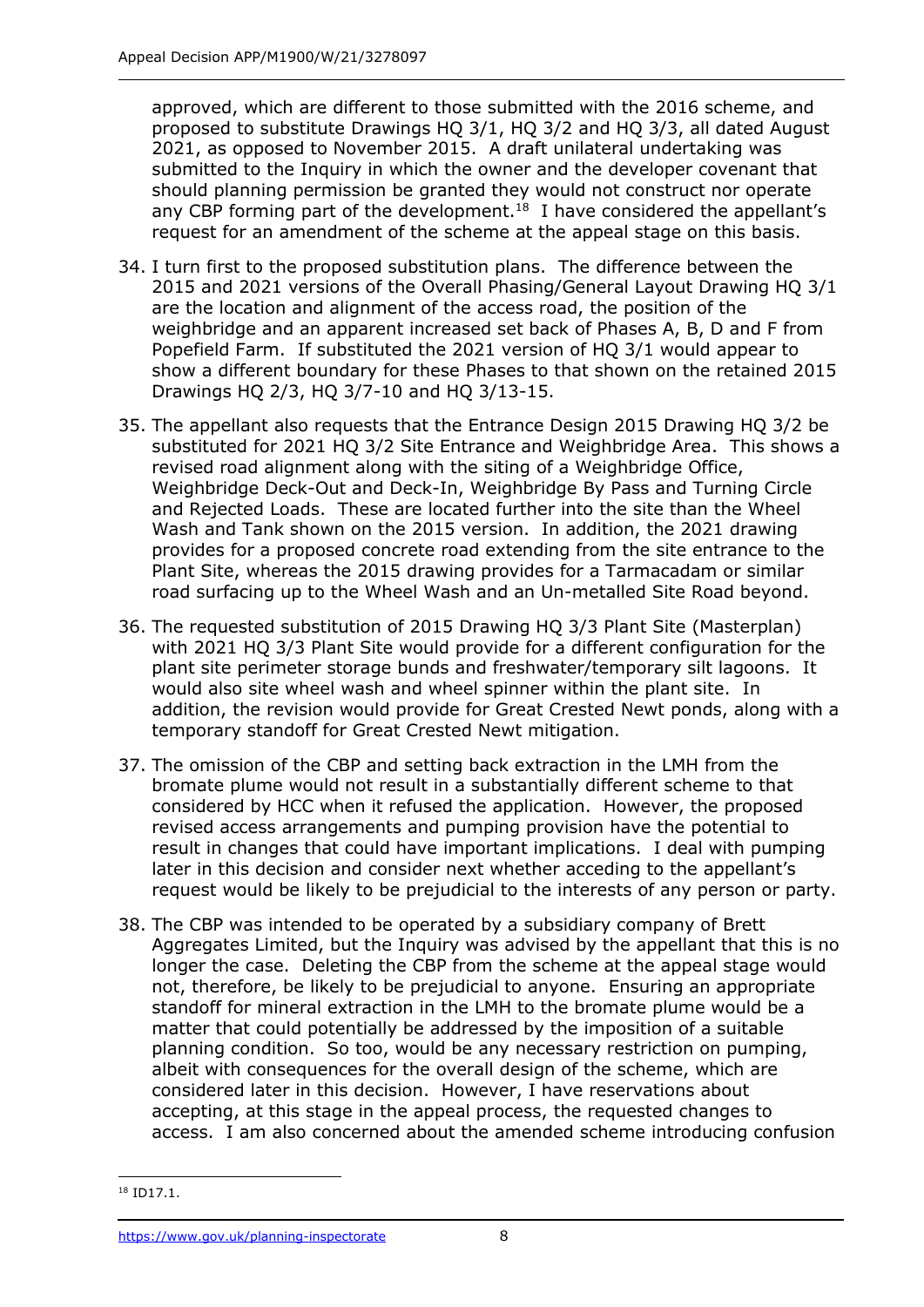with regard to the separation distances of the proposed excavation/infill from Popefield Farm.

- 39. Substituting Entrance Design 2015 Drawing HQ 3/2 for the 2021 version of HQ 3/2 Site Entrance and Weighbridge Area would bring activity associated with the weighbridge office, weighbridge deck-out and deck-in, weighbridge by pass, turning circle and provision for rejected loads, close to existing and planned residential development in Smallford located nearby to the south-west of the appeal site. The 2015 version of HQ 3/3 puts the W/B Office and Weighbridge within the Plant Site. This is an alteration that interested persons might reasonably wish to comment on and expect that their representations would be taken into account. Dealing with the appeal on the basis of the 2021 version of HQ 3/2 would deny this opportunity.
- 40. Furthermore, the requested substitution of drawings would appear to result in the scheme showing different setback distances from the boundary of Popefield Farm for the excavation/infill of Phases A, B, D and F. The apparently contradictory drawings would mean that it is not clear what setback is now proposed for the requested amended scheme. I consider that the planning process should provide an opportunity for meaningful consultation about the likely effects of the proposed development on Popefield Farm and its occupiers.
- 41. Clarification about the proposed substitution of the November 2015 Drawings HQ 3/1, HQ 3/2 and HQ 3/3 with the August 2021 versions was made on 25 November 2021 and towards the end of the Inquiry.<sup>19</sup> Those attending the Inquiry would have been able to make representations about the requested substitutions, albeit at a late stage in the proceedings. However, I cannot be certain that there were no other interested persons or parties, not attending or following the Inquiry online, who would have wanted to make representations about these substitutions had they been aware of the request.
- 42. The 2021 application (No:PL/0232/21) has been the subject of consultation. However, that scheme refers to a whole set of different plans and drawings to those now requested to be considered at this appeal to amend the 2016 scheme. The opportunity to comment on PL/0232/21 is not a substitute for affording a reasonable opportunity for consultation on the requested amended scheme, as it evolved in the lead up to and during the Inquiry.
- 43. With the requested substitution of plans, I consider that the proposed development would be so changed that to grant it would be to deprive those who should have been consulted on the changed development of the opportunity of consultation. In the circumstances, I consider that a significant likelihood of prejudice would arise if the appeal was dealt with on the basis of the amended scheme and substituted drawings suggested to the Inquiry. I find that the *Wheatcroft* and *Holborn* principles are not satisfied here and decline the request to determine the appeal on the basis of the suggested amended scheme with substituted drawings. I have therefore determined the appeal on the basis of the scheme and drawings that were before HCC when it refused the application, which included the CBP and proposed pumping of the LMH. In

<sup>&</sup>lt;sup>19</sup> 2021 drawing HQ3/8 is cited in the appellant's 2 November 2021 note, but with respect to the standoff for mineral extraction in the LMH to the bromate plume, not the siting of the weighbridge and associated development. Drawing HQ7/2, also cited in the 2 November note, moves the junction design shown on Drawing No.402.01009.00064.14H002 R4 5 m to the east, but does not show the location of the weighbridge.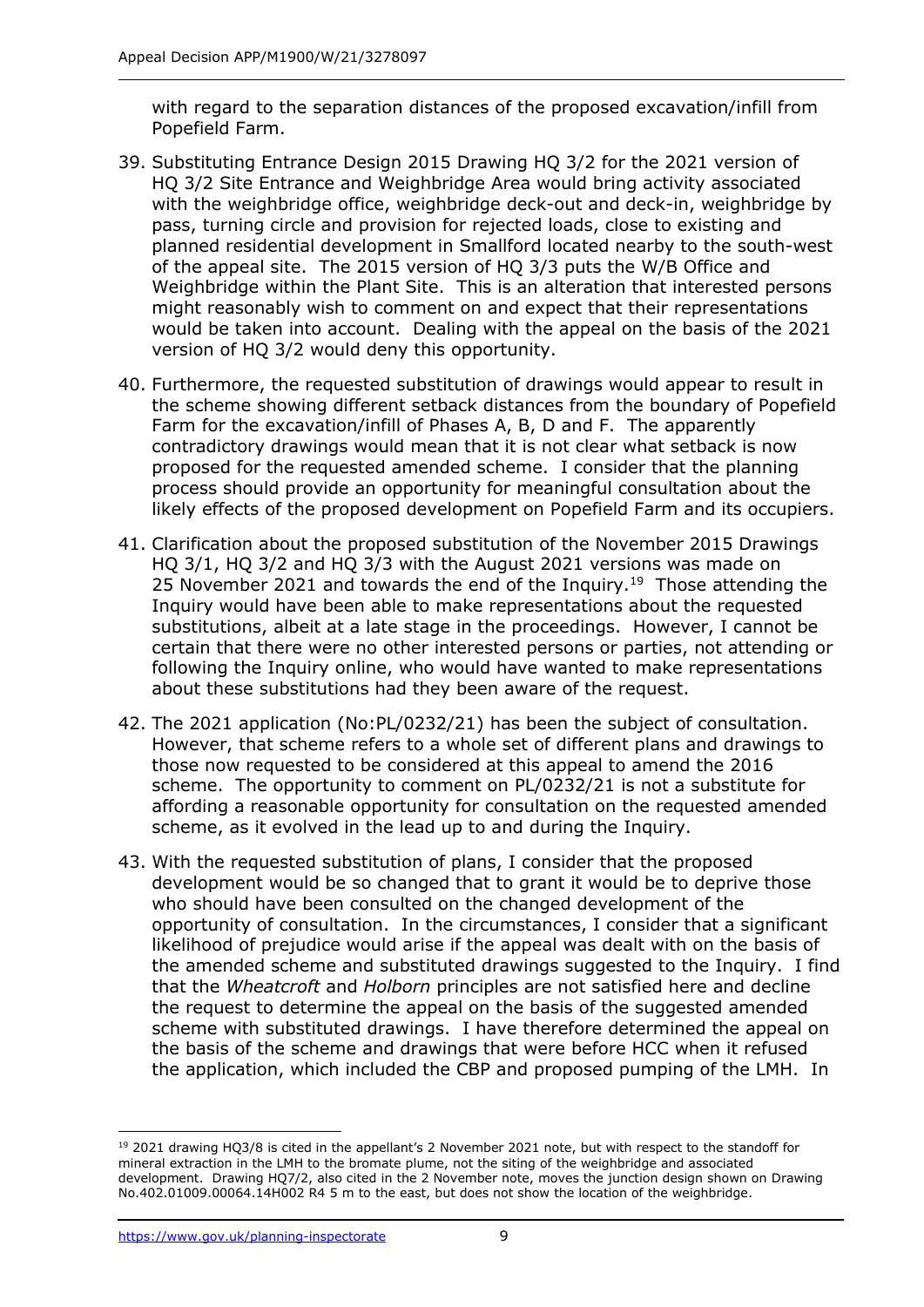the remainder of this decision the scheme considered by HCC in determining the application is referred to as the appeal scheme.

44. In the lead up to and during the Inquiry the appellant suggested a number of planning conditions and obligations intended to overcome objections to the appeal scheme. It seems to me that the correct approach in the circumstances that apply in this case is to first assess whether the scheme considered by HCC is acceptable, and if not, in accordance with paragraph 55 of the NPPF to consider whether otherwise unacceptable development could be made acceptable through the use of conditions or planning obligations.

# **Main issues**

45. The main issues in this appeal are:

- (a) Whether the development conflicts with policy to protect the Green Belt and the effects of the proposed development on the openness of the Green Belt and upon the purposes of including land within it.
- (b) The effects of the proposed development on hydrogeology and bromate contamination of groundwater.
- (c) The effects of the proposed development on the local amenity of the area and the living conditions of nearby residents, with particular reference to;
	- (i) dust, air quality and health,
	- (ii) noise and disturbance.
- (d) The effects of the proposed development on the character and appearance of the area, including cumulative effects.
- (e) Whether the effects of the proposed development on highway safety, flood risk, Public Rights of Way (PRoW), biodiversity, heritage assets or other matters weigh in the planning balance.
- (f) The need for sand and gravel, having regard to likely future demand for, and supply of, these minerals, along with the effects of the proposed development on employment and the economy.
- (g) If the development is inappropriate in the Green Belt, whether the harm by reason of inappropriateness, and any other harm, is clearly outweighed by other considerations, so as to amount to the very special circumstances necessary to justify the development.

# **Reasons**

#### *Green Belt*

- 46. The Government attaches great importance to Green Belts and the fundamental aim of policy is to prevent urban sprawl by keeping land permanently open. The essential characteristics of Green Belts are their openness and their permanence. The purposes of the Green Belt are; to check unrestricted sprawl of large built-up areas; to prevent neighbouring towns merging; to assist in safeguarding the countryside from encroachment; to preserve the setting and special character of historic towns; and to assist in urban regeneration.
- 47. NPPF paragraph 145 provides that local planning authorities should plan positively to enhance the beneficial use of Green Belts, such as looking for opportunities to provide access; to provide opportunities for outdoor sport and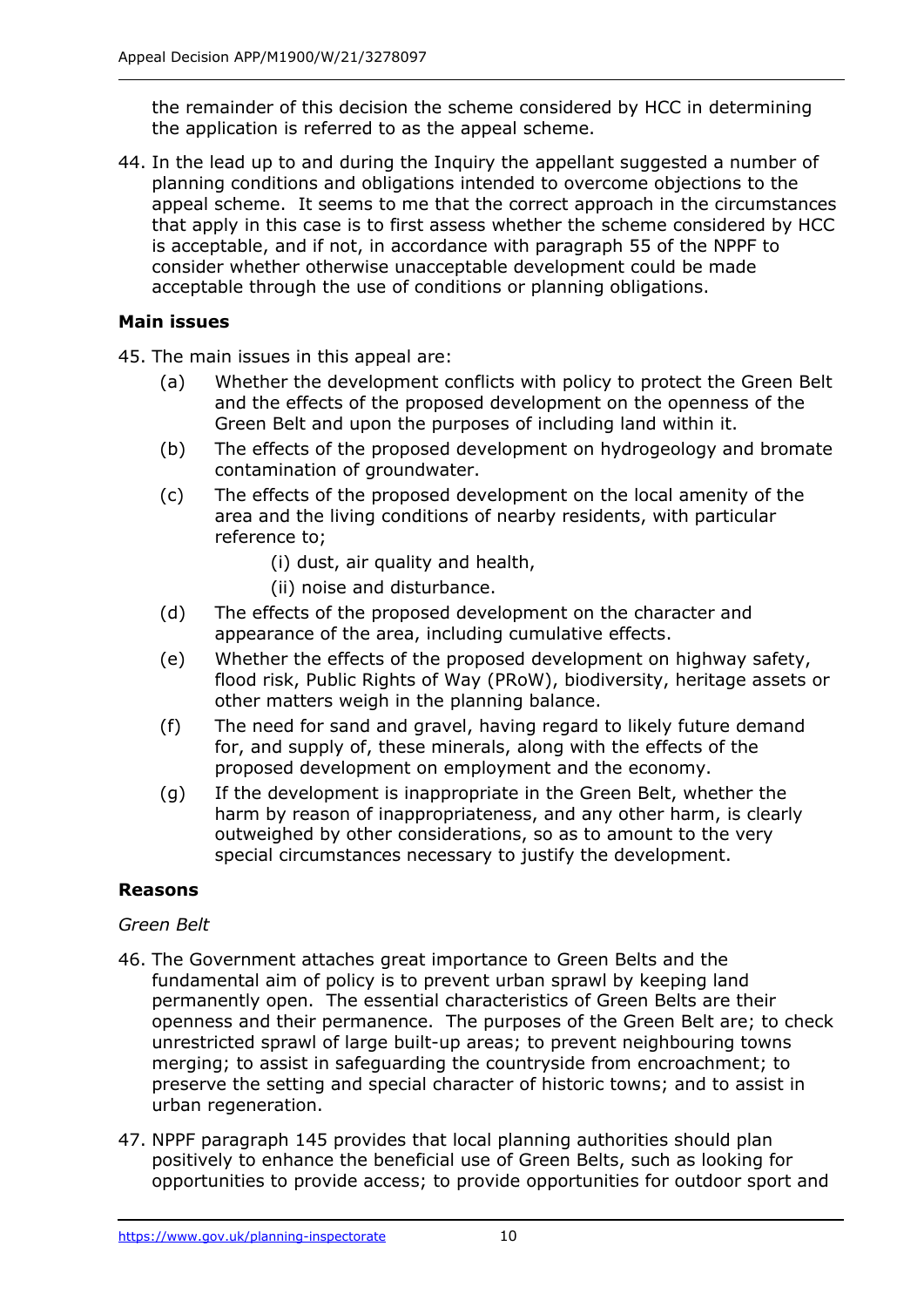recreation; to retain and enhance landscapes, visual amenity and biodiversity; or to improve damaged and derelict land. Inappropriate development is, by definition, harmful to the Green Belt and should not be approved except in very special circumstances. In considering applications substantial weight should be given to any harm to the Green Belt. The NPPF adds that 'very special circumstances' will not exist unless the potential harm to the Green Belt by reason of inappropriateness, and any other harm resulting from the proposal, is clearly outweighed by other considerations.

- 48. NPPF paragraph 150 states that certain forms of development, including mineral extraction, are not inappropriate in the Green Belt provided they preserve its openness and do not conflict with the purposes of including land within it. What comprises 'mineral extraction' for the purposes of applying this policy is not defined in the NPPF. However, section 55 of the 1990 Act defines mining operations to include the removal of material of any description from a mineral-working deposit. With regard to the imposition of conditions for mineral working schedule 5 of the 1990 Act refers to the winning and working of minerals. Therefore, it seems to me that 'mineral extraction' should include plant and infrastructure necessary to facilitate the winning and working of minerals. However, any development that was not so necessary could not benefit from NPPF paragraph 150.
- 49. The appellant submits that it follows from the judgment in *Samuel Smith* <sup>20</sup> that openness will be taken into account in assessing harm to the Green Belt in a minerals case, but it will not be a bar to regarding minerals development as appropriate in the Green Belt. Even if that is correct it is still necessary to assess whether the development would preserve the openness of the Green Belt and not conflict with the purposes of including land within it. NPPF paragraph 150 must mean that some level of operational development for mineral extraction in the Green Belt would preserve its openness and would not conflict with its purposes, and that beyond that level the development would become inappropriate in the Green Belt, and so the exception would no longer apply. Determining the tipping point would depend upon the particular circumstances, as a matter of fact and degree, but relevant considerations could include the siting, nature and scale of the operational development in its local context, along with its visual effects, duration and the reversibility of any adverse impact upon the openness and purposes of the Green Belt.
- 50. The appellant acknowledges that the CBP plays no direct role in the winning and working of minerals and that its presence or absence is irrelevant to operation of the quarry.<sup>21</sup> I find that the CBP is not mineral extraction for the purposes of applying paragraph 150 of the NPPF. Therefore, the appeal scheme would be inappropriate development, which is by definition harmful to the Green Belt. The openness of the Green Belt would be impaired by the CBP. Furthermore, the appeal scheme with the inclusion of the CBP would not assist in safeguarding the countryside from encroachment, and so would conflict with one of the purposes of the Green Belt.

<sup>20</sup> *R (on the application of Samuel Smith Old Brewery (Tadcaster) and others) v North Yorkshire County Council* [2020] UKSC 3.

<sup>&</sup>lt;sup>21</sup> Appellant's Submission on Amendment dated 2 November 2021 paragraph 6 (c).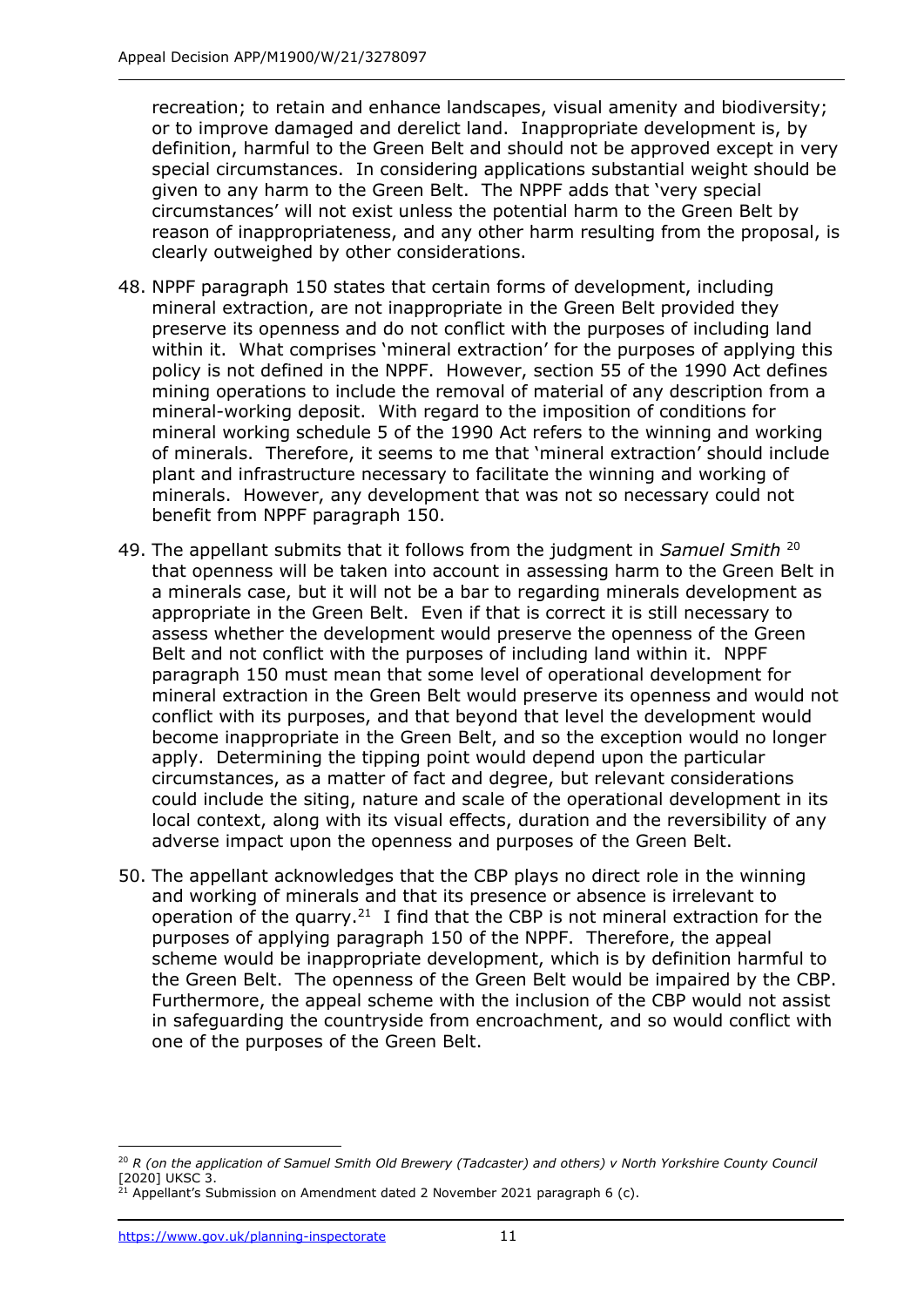51. The following sections of this decision consider whether the appeal scheme would result in any other harm, and then has regard to other considerations, so that a balancing exercise can be undertaken to determine whether very special circumstances exist.

# *Hydrogeology*

- 52. The appellant's Planning Statement provides that the majority of the LMH layer would be excavated 'wet' (beneath water) and that dewatering of the LMH would only be undertaken if required and while recharge capacity remained in the LMH recharge lagoon.<sup>22</sup> Nevertheless, the proposal considered by HCC in determining the application included pumping as a necessary element of extraction. The appellant secured an abstraction licence, with no limit on the overall volume, to dewater the lower mineral aquifer. The lower mineral recharge lagoon was designed and sized to accommodate the expected volume of groundwater abstracted.
- 53. In considering the application it was reported to HCC that the EA raised no objection subject to the following criteria being met; no mineral extraction to take place from within the existing bromate plume, and any activities close to the plume must not change the existing hydrogeological flow regime or interfere with the remediation of the bromate pollution. The EA also requested submission of a Groundwater and Water Monitoring and Management Plan (GWMMP). 23 These criteria informed the three conditions recommended by the EA in its Statement of Case. In summary, these required approval of a GWMMP for each phase of the development, to include any necessary contingency action arising from monitoring, along with a mechanism for periodic review. The second condition concerned construction of the infiltration lagoons and back drain, and the third required implementation of the GWMMP, as refined, for the lifetime of the development.
- 54. During the course of the Inquiry experts from the EA, the appellant, HCC and AW continued to refine and redraft these suggested conditions. $24$  At the close of the Inquiry the appellant stated that suggested Conditions 25-31 were agreed as to their effectiveness in avoiding unacceptable effects upon groundwater, and preventing any adverse effect on the bromate plume and/or being effective in detecting any adverse movement in the bromate plume.
- 55. Condition 25 provides for approval of the construction and water management of the infiltration lagoons and details of the upper mineral lagoon back-drain upon restoration. Condition 26 would require approval of the GWMMP prior to the commencement of development. It would also specify that the GWMMP include details about monitoring and sampling, along with phase specific boreholes for Phase A and water management in the infiltration lagoons. Condition 27 would require a revised GWMMP for subsequent phases prior to extraction from the LMH. An action plan would be required by Condition 28 if monitoring indicated that bromate concentrations exceeded a defined trigger level, with a response plan, along with cessation of excavation in the LMH until approval of the response plan, required by Condition 29 if a specified higher concentration trigger level was exceeded. The underlying chalk aquifer would

<sup>22</sup> CD1.1 paragraph 3.40.

<sup>&</sup>lt;sup>23</sup> CD1.7 paragraphs 8.45 and 8.46.

<sup>&</sup>lt;sup>24</sup> The final version of the Suggested Conditions is at ID49.3.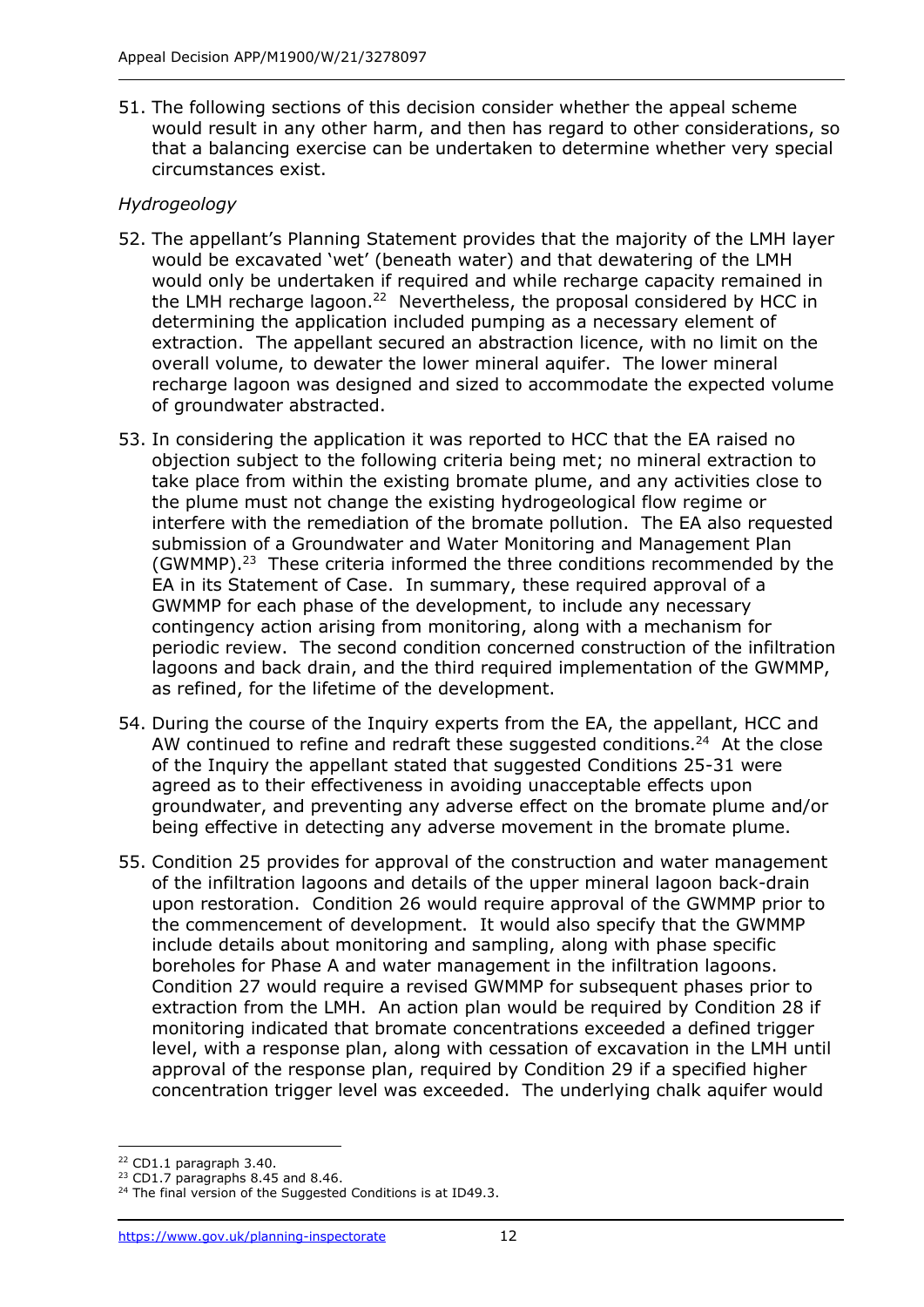be protected by providing that no excavations of the LMH shall take place at the base of the quarry within 1 m of the chalk aquifer (Condition 30).<sup>25</sup>

- 56. Suggested Condition 31 states "No pumping of groundwater from the lower mineral horizon is permitted within any part of the mineral working". With a 'no pumping condition' and appropriate triggers for interventions imposed, HCC indicated at the Inquiry that there was no reason for refusal based on groundwater impacts and the safety of the public water supply. The agreed scheme of conditions put to the Inquiry was accepted by HCC as resolving its fourth reason for refusal.
- 57. However, CHPC maintained its objection regarding the proposed GWMMP, the EA's remediation plan and borehole monitoring, and considered that the risk of bromate to public health posed by the appeal scheme was too high. EARA&SRA disputed just how close the plume actually is to the dig site given the gap between boreholes BH104 and BH106 on the northern edge of the appeal site, along with variations in the pumping rate at Bishops Rise. The EA's first remediation plan was considered by EARA&SRA to have completely failed to eradicate the plume or even reduce it in size, and so submitted that no quarrying should be allowed near the plume. Reservations were also raised about the proposed GWMMP's ability to address wider hydrogeological considerations in the locality incorporating cumulative effects with the nearby Cemex facility.
- 58. EARA&SRA's hydrogeology expert also questioned the stability of the plume and raised concerns about the inert fill causing permanent groundwater plume diversions in the LMH, possibly pushing the plume further to the north beyond the capture of Bishops Rise.<sup>26</sup> However, given the depth and horizontal extent of the proposed infill in comparison to the depth and overall capacity of the underlying chalk to transmit groundwater, I do not consider that any risk of the inert fill adversely impacting on the effectiveness of scavenge pumping at Bishops Rise should weigh significantly against the proposal.
- 59. It was evident at the Inquiry that the dynamic interaction of several hydrogeological factors here results in considerable complexity, which make it problematic to predetermine the likely impact of dewatering the LMH, with the certainty required in this case, given the risk posed by the bromate plume. Notwithstanding the extant licences, which impose no limit on the overall volume of groundwater abstracted, the expert evidence to the Inquiry points decisively to a compelling need to prohibit pumping from the LMH. It was clear at the close of the Inquiry that it would be necessary and reasonable to impose a planning condition to prevent pumping from the lower mineral aquifer.<sup>27</sup>
- 60. In addition, to reduce the risk of exacerbating bromate pollution to an acceptable level, it would be necessary to impose monitoring trigger levels for bromate concentrations that would necessitate intervention by means of action/response plans. However, I am not convinced that the suggested conditions would give proper effect to the EA's initial requirement that any

<sup>&</sup>lt;sup>25</sup> It was clarified at the Inquiry that the AOD for the top of the chalk aquifer would be established by boreholes in each phase.

 $26$  ID63.

<sup>&</sup>lt;sup>27</sup> In doing so I have had regard to paragraph 188 of the NPPF, which states that the focus of planning decisions should be on whether proposed development is an acceptable use of land, rather than the control of processes or emissions (where these are subject to separate pollution control regimes), and that planning decisions should assume that these regimes will operate effectively.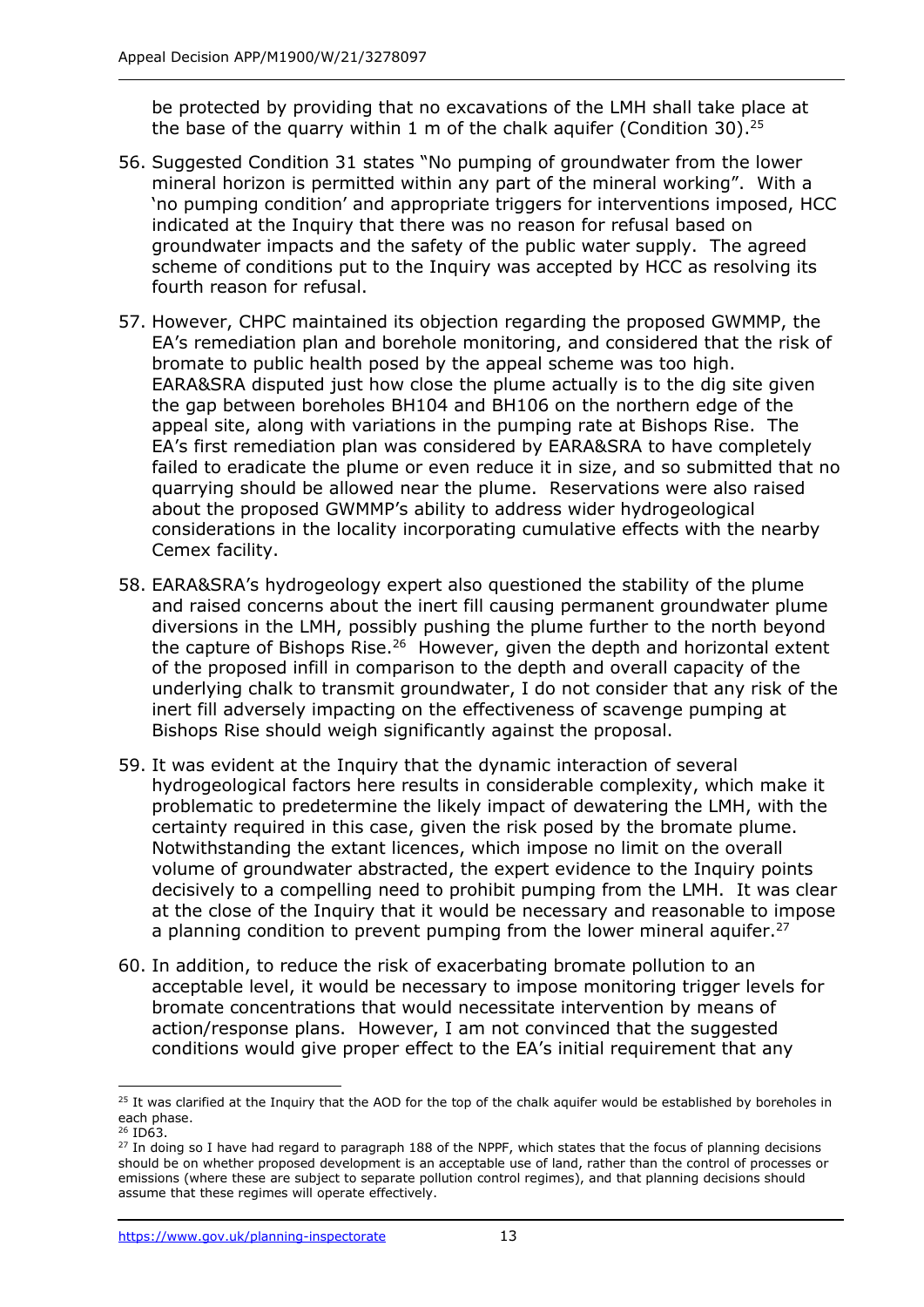activities close to the plume must not interfere with the remediation of the bromate pollution. It seems to me that the monitoring locations for assessing compliance with these trigger levels would need to be the subject of further consideration and approval based on the best available evidence, including that provided by additional boreholes. It would not be appropriate to impose a condition specifying a setback for extraction in the LMH from borehole BH104 because it is not clear that this currently defines the southern limit of the bromate plume, and even if it did so, that it would remain the southern limit in the future.

- 61. Nevertheless, I consider that it would be possible to devise planning conditions to address these matters by specifying provisions for monitoring locations and ensuring that action/response plans included explicit provision for the cessation of excavation in the LMH if there was evidence that it was interfering with the remediation of the bromate pollution. In these circumstances it would be necessary for this cessation to endure for the lifetime of the development unless the Mineral Planning Authority determined that compelling evidence demonstrated that excavation in the LMH could resume without any adverse effect on the remediation of the bromate pollution.
- 62. Subject to the imposition of such conditions, I am satisfied that the risk from bromate pollution could be reduced to an acceptable level. On this basis, I find no conflict with local or national policies concerning groundwater pollution. With appropriate planning conditions any residual risk of the appeal scheme exacerbating bromate pollution would not weigh significantly in the planning balance.

## *Local amenity*

- 63. There is local concern about the appeal scheme adversely impacting on the amenity of the area because of noise, dust and health considerations. However, except for likely effects on the occupiers of Popefield Farm considered below, I am satisfied that the imposition of appropriate planning conditions would reasonably address concerns about local amenity considerations. There is no convincing evidence that dust, emissions of respirable crystalline silica, or other effects of the appeal scheme on air quality, would impair the health of those living nearby or visiting the local area.
- 64. I have taken into account the appellant's noise assessment and note that the proposed perimeter bund would extend along Hatfield Road and around Popefield Farm. Drawing HQ 3/7 states that the bund along Hatfield Road would be 3 m high with 1:2 slopes and a 5 m stand off from the toe of the bund to the extraction area and site boundary. But the note does not specify details for the bund around Popefield Farm. Notwithstanding compliance with the suggested noise conditions, I consider that the proximity of the excavation/infill operation, in the absence of further details about the intervening bund, could at times result in a significant adverse effect on the residential amenity of those living at Popefield Farm.
- 65. In particular, the use of large diesel vehicles emitting low frequency noise and/or tracked vehicles such as bulldozers with distinctive noise characteristics, would at times result in intrusive noise not likely to be properly captured by the LAeq,1hr indices proposed in the suggested noise conditions and advised in the PPG. Disturbing noise from the appeal site would be likely to recur periodically over the 32-year duration of the operation because of the proposed phasing;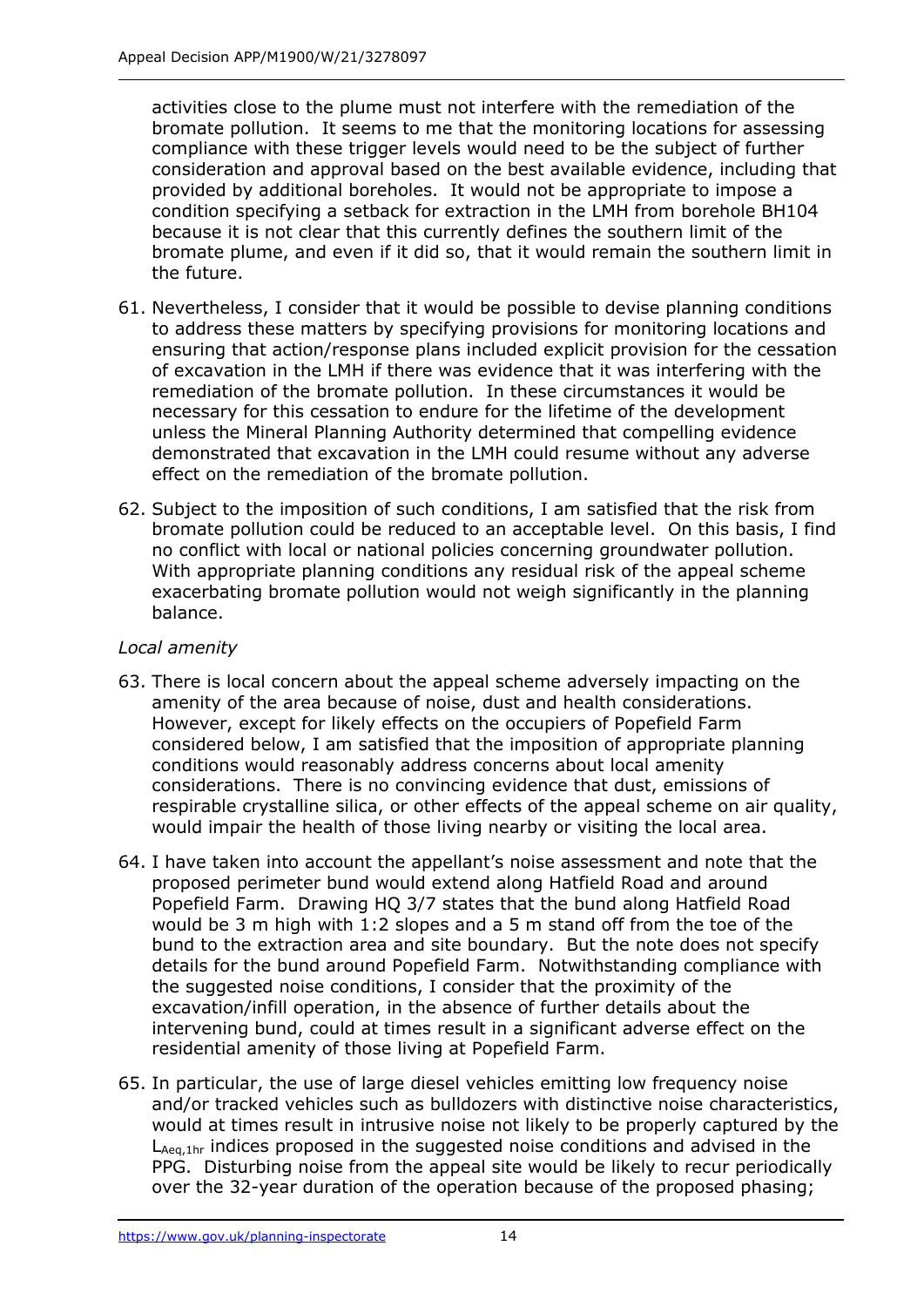with Phase A to the north-east of Popefield Farm (HQ 3/7), Phase B to the north (HQ 3/8 and HQ 3/9), Phase D to the north-west (HQ 3/10 and HQ 3/13) and Phase F to the west (HQ 3/14 and HQ 3/15). The likelihood of repeated noise disturbance, albeit intermittently, over such an extended period would result in the appeal scheme having an enduring adverse effect on the living conditions of the occupiers of Popefield Farm.

66. I find that the appeal scheme, subject to appropriate planning conditions, would not be likely to result in any significant adverse health effects for those residing near or visiting the area. However, on the evidence submitted, I am not satisfied that it would provide an appropriate buffer zone to protect the amenity of residents of Popefield Farm, as required by the Specific Considerations for PA1.

# *Character and appearance*

- 67. The ES2016 found that there would be moderate adverse effects on the landscape and visual amenity of the area during working phases, but beneficial effects after restoration. I have taken the appellant's landscape and visual impact assessment into account, along with the evidence to the Inquiry and what I saw at my site visits. It seems to me that the appellant understates the likely impact of the operation on extensive areas over a long period of time within a locality that includes a Country Park.
- 68. The appeal site lies within 'Area 31 De Havilland Plain' in the 2005 Welwyn Hatfield Landscape Character Assessment. This area is characterised as an extensive level plain. In this flat landscape structures rising above the existing ground level would be prominent features. Large, high or extensive structures could obstruct or shorten views across the wider landscape. The CBP, other plant, stockpiles and bunds associated with the appeal scheme would be seen as intrusive features in this flat landscape, especially in the context of the surrounding Country Park. This would have an impact on sensitive receptors visiting the Country Park to enjoy the open space and the contrast it provides to nearby urban areas and activities. MLP Policy 12 provides, amongst other things, that regard would be given to the visual impact of proposals on sensitive landuses, including areas of public access.
- 69. Measures could be imposed by planning condition to minimise any adverse effects of light spill from the operation. However, the proposed road widening and new access junction on the A1057, with its associated visibility splays, would require the removal of much roadside vegetation. This would open up a gap in a feature that contributes to the sense of countryside separating urban development in St Albans and Hatfield. The NPPF provides that the cumulative effect of multiple impacts from individual sites and/or from a number of sites in a locality should be taken into account. The proposed CBP would be seen in the same view as the Cemex facility from some vantage points in and around the Country Park. This would result in a cumulative adverse visual effect that would be at odds with MLP Policy 11 concerning unacceptable cumulative impacts.
- 70. The appeal scheme, even with progressive restoration, would have an adverse effect on the character and appearance of the area for 32 years, which in landscape terms is considered a long-term impact. With appropriate planning conditions for restoration and aftercare the appeal site would eventually provide an enhanced landscape for this part of the former airfield in accordance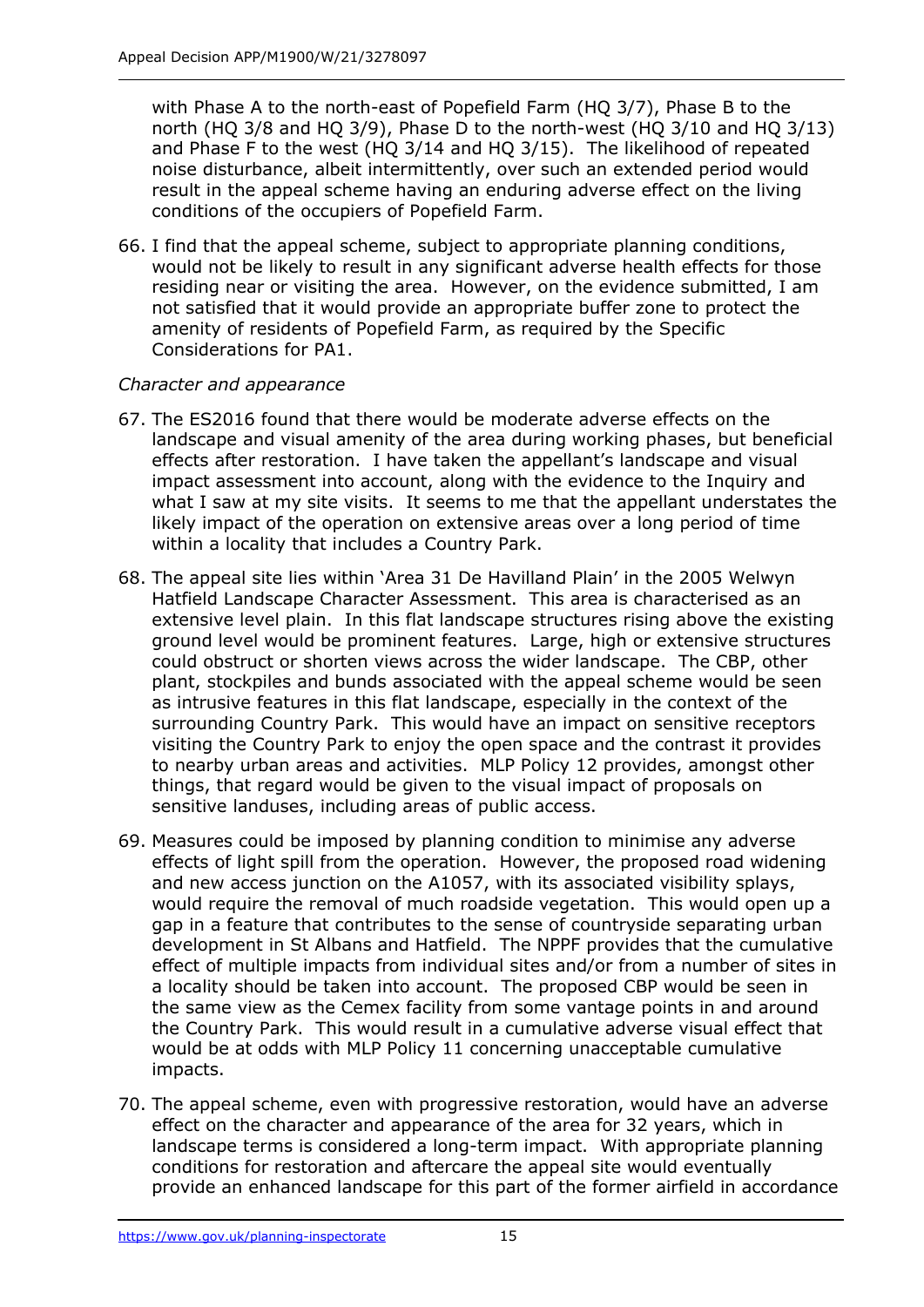with MLP Policies 13 and 14. But it seems to me that this benefit would arise so far into the future that it would not compensate for the cumulative harm over the long operational period of the appeal scheme.

71. For the reasons set out above, I consider that the appeal scheme would have an adverse effect on the character and appearance of the area of moderate/substantial significance.

## *Traffic movements*

- 72. There is local concern that additional HGVs from the appeal scheme on the local road network would impair the safety of other highway users, including cyclists. It was apparent from my site visits and the evidence submitted to the Inquiry that the A1057 is at times a busy road frequently used by other quarry vehicles.
- 73. However, suggested Condition 56 would limit HGV movements to 174 (87 in and 87 out) on each day from Mondays to Fridays, and to not more than 108 movements (54 in and 54 out) on Saturdays. Co-location of the CBP with extraction and processing of sand and gravel would assist in minimising HGV movements generated by the appeal scheme. Condition 15 would provide for a scheme to be approved requiring HGVs to exit the site only eastbound towards the A1001, and Condition 16 would require approval of a traffic management scheme. The appeal scheme would, subject to the imposition of appropriate planning conditions, make necessary provision for vehicular access to the A1057 via a junction that would incorporate a right-turn lane.<sup>28</sup> The 2021 s106 agreement provides for financial contributions towards other highway improvements.
- 74. The technical highways evidence indicates that HGVs associated with the appeal scheme would not have an unacceptable impact on highway safety. Subject to the imposition of appropriate planning conditions, I find no grounds to dismiss the appeal for highway safety reasons concerning HGV movements and find no conflict with relevant local and national policies in this regard. However, I say more about pedestrian safety later in this decision regarding permissive rights of way.

# *Flood risk*

75. Evidence was submitted to the Inquiry about flooding of local roads in the vicinity of the appeal site. However, it seemed from my site visits that local flooding near Popefield Farm could be related to an existing pond that lies outside the appeal site and to inadequate roadside drainage. I am satisfied that the submitted FRA and expert evidence to the Inquiry indicates that surface water within the appeal site could be readily managed, particularly given the proposed perimeter bunds and onsite lagoons, so as to not adversely impact on nearby properties or the local drainage network. This is a matter that could be adequately addressed by the imposition of appropriate planning conditions, so that the appeal scheme would have a neutral effect on flooding. I find no conflict with local or national policies concerning flood risk.

<sup>28</sup> ID26.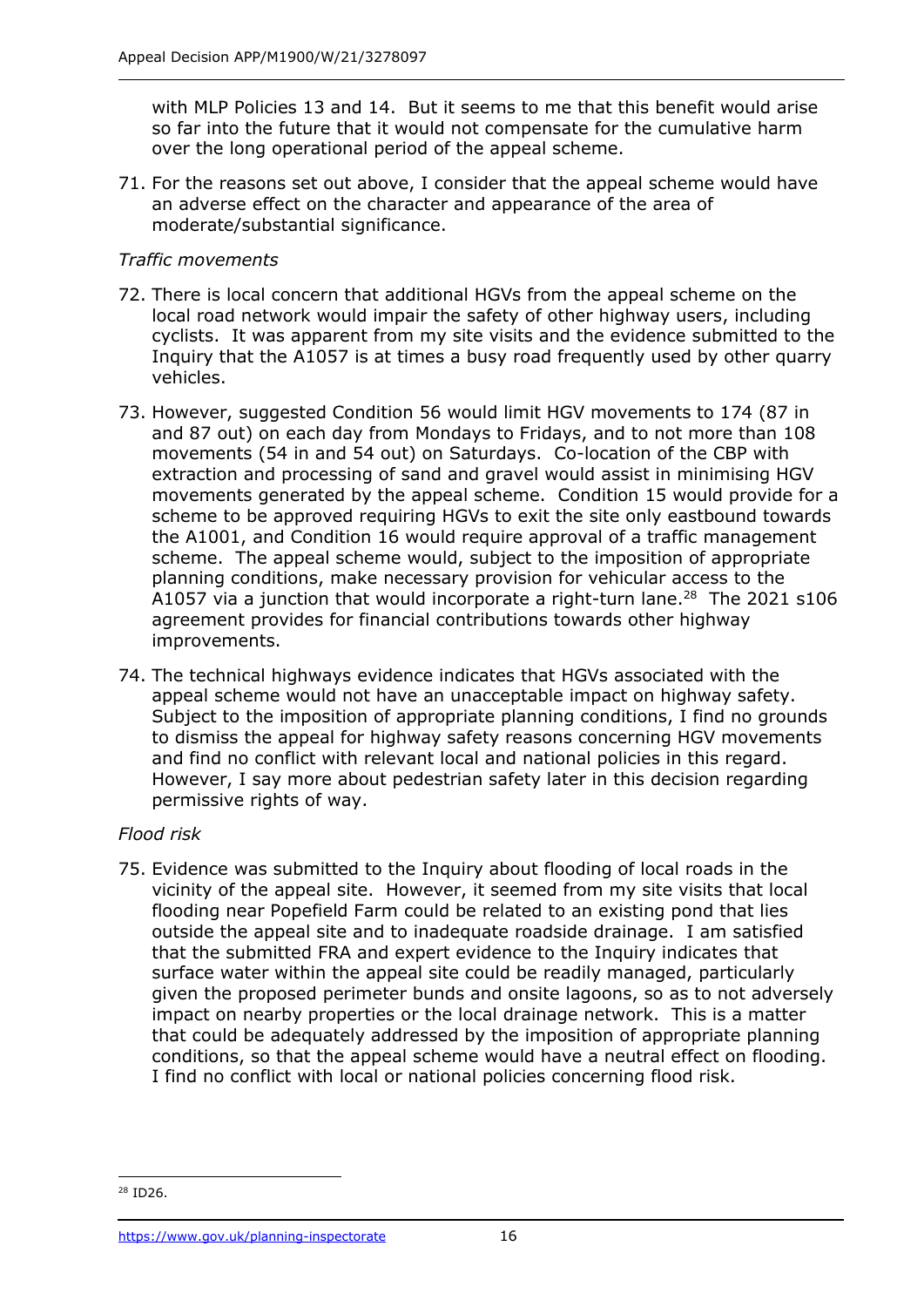#### *Access to the Country Park*

- 76. There is evidence from my site visits and representations to the Inquiry to indicate how much the public access rights secured in the 2000 s106 agreement are appreciated locally. Informal paths within the Country Park are well used. As a large open space, the Country Park provides opportunities for circular walks that include routes through relatively isolated and quiet areas. The 2000 s106 agreement provides for public access to be excluded when minerals are being extracted pursuant to a planning permission. Therefore, it seems to me that specifying an access strategy as an integral part of any grant of planning permission is an important consideration in this case.
- 77. However, I consider that the appeal scheme does not provides sufficient certainty in this regard. The appeal scheme does not make a clear distinction for each phase between areas of the appeal site that would be accessible to the public and where they would be excluded because of mineral extraction. The Phase Illustration drawings show permissive rights of way traversing areas that are not shown as required for mineral extraction. Such areas, in accordance with the 2000 s106 agreement (unless there is some specific provision in a grant of planning permission for mineral extraction to say otherwise), would remain accessible to the public.
- 78. In addition, some of the permissive rights of way identified on the application drawings would not provide routes that would be likely to be attractive to those visiting the Country Park. The Phase Illustration drawings indicate permissive rights of way terminating on the northern side of the  $A1057<sup>29</sup>$  Users seeking a circular walk would have to cross this busy route to walk along the footway on the southern side of the road. Given the speed of traffic and poor sight lines for pedestrians along this northern side of the road, such crossings, especially with groups of people that might include children or dogs, would be hazardous.
- 79. The 2021 s106 agreement provides for the dedication of bridleways that would be beneficial in the long term. However, the appeal scheme does not provide an appropriate strategy for public access throughout the lifetime of the operation that properly takes into account the provisions of the 2000 s106 agreement. Furthermore, some of the proposed permissive rights of way would pose an unacceptable risk to the safety of pedestrians.

#### *Biodiversity*

80. The NPPF provides that planning decisions should contribute to and enhance the natural and local environment by, amongst other things, providing net gain for biodiversity. I have had regard to local reservations about the effects of the proposal on wildlife, but I am satisfied that the long-term ecological benefits of the progressive restoration would be sufficient to compensate for the harm to biodiversity during extraction/infill over the operational period. This would result in an overall enhancement for biodiversity, albeit that the full benefits would only accrue a considerable time into the future. Notwithstanding that biodiversity net gain is a policy requirement, this is a benefit of some significance in this case that would accord with MLP Policy 9 and should attract slight weight.

<sup>29</sup> Drawings HQ3/7-10, and HQ3/13-15.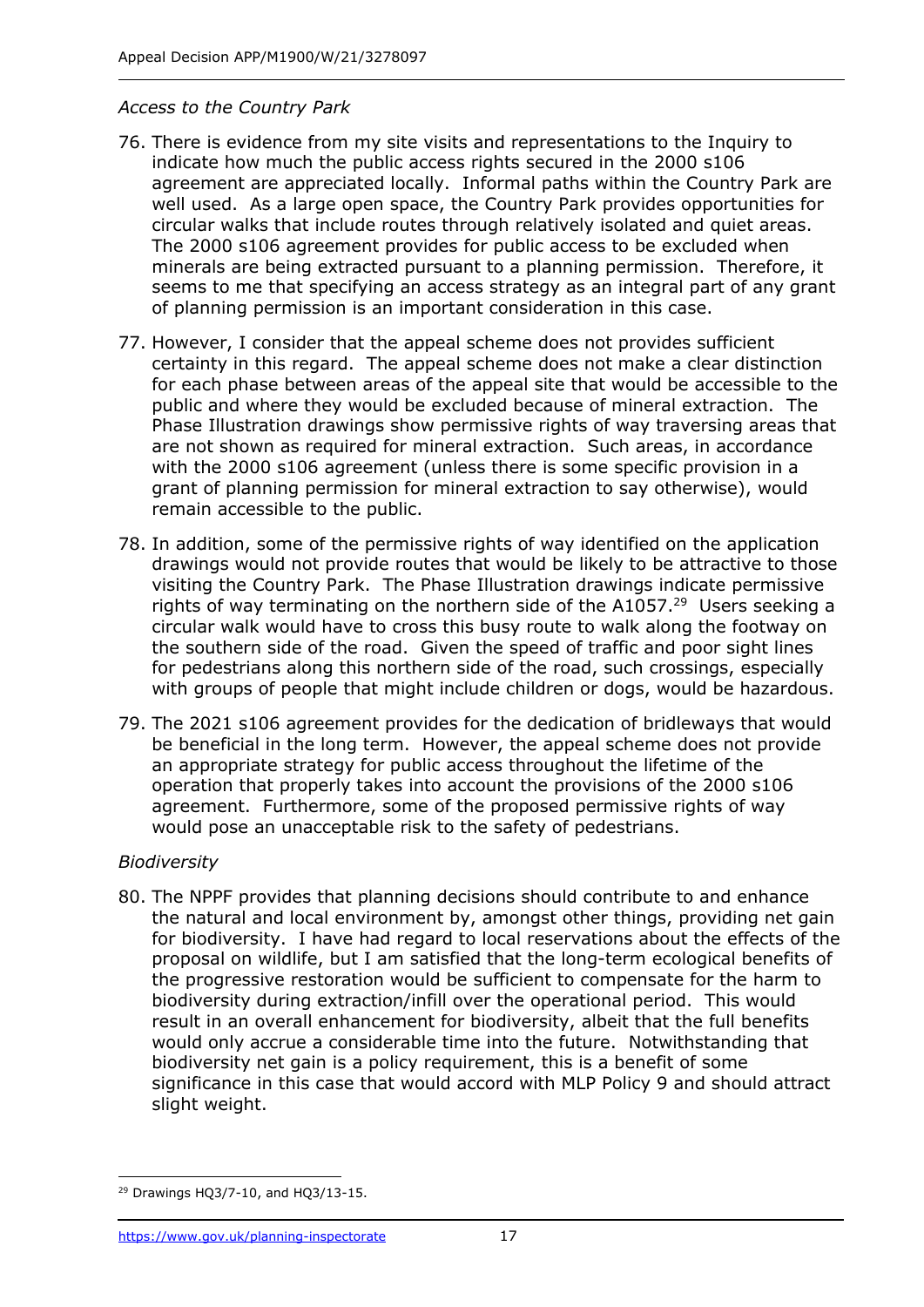#### *Heritage assets*

- 81. The ES2016 concluded that there would be a minor adverse effect upon views of and from Popefield Farm during the operational phase. But that after restoration, which would include hedge planting to recreate the 1888 historic field pattern with the aim of reinstating the broader landscape setting of Popefield Farm, there would be a minor beneficial effect. However, I consider that this understates the likely impact of the operational phases of the appeal scheme on the setting of the listed building.
- 82. It was apparent from my site visit that the current open character of the land to the east, north and west of Popefield Farmhouse helps to create a sense of open countryside reminiscent of that which would have contained the historic buildings prior to the construction of the airfield. The current setting of Popefield Farmhouse therefore makes some contribution to the significance of the listed building. The proximity of bunds and activity associated with extraction/infill in Phases A, B, D and F would diminish appreciation of the farmhouse in its local context for a substantial period of time. The resultant harm would outweigh the eventual benefits to the setting of Popefield Farm of the proposed site restoration. I consider that the overall effect of the appeal scheme would result in less than substantial harm to the significance of the designated heritage asset.
- 83. I find that harm to the listed building would be at the lower end of the scale of less than substantial harm, which nonetheless attracts considerable importance and weight. In accordance with NPPF paragraph 202 this harm should be weighed against the public benefits of the appeal scheme.

#### *Need for minerals and provision for inert infill*

- 84. There is evidence that available reserves of sand and gravel in Hertfordshire have been in decline since 2010. At the time of the Inquiry the current landbank was  $5.9$  years.<sup>30</sup> This is a significant shortfall given that the NPPF requires planning for a steady and adequate supply of aggregate by maintaining a landbank of at least seven years for sand and gravel. The PPG provides that low landbanks may be an indicator that suitable applications should be permitted as a matter of importance to ensure the steady and adequate supply of aggregates.
- 85. I have taken into account the decision to grant planning permission for further sand and gravel extraction at the Coopers Lane site subject to completion of a section 106 agreement. But that agreement remained incomplete at the close of the Inquiry. I have also had regard to the importance of the allocated PA1 site to HCC's forward planning for the provision of sand and gravel over a long period, and in meeting the need for minerals to provide for the infrastructure that the country needs. HCC agreed at the Inquiry that this site is needed to maintain a policy compliant landbank.<sup>31</sup>
- 86. The appellant advised that the operation would require a core staff of six employees, with up to 10 employed during earthmoving works on a campaign basis. The appeal scheme would, therefore, provide local employment and make a contribution to the local economy.

<sup>30</sup> ID14.

<sup>&</sup>lt;sup>31</sup> ID9 footnote 1.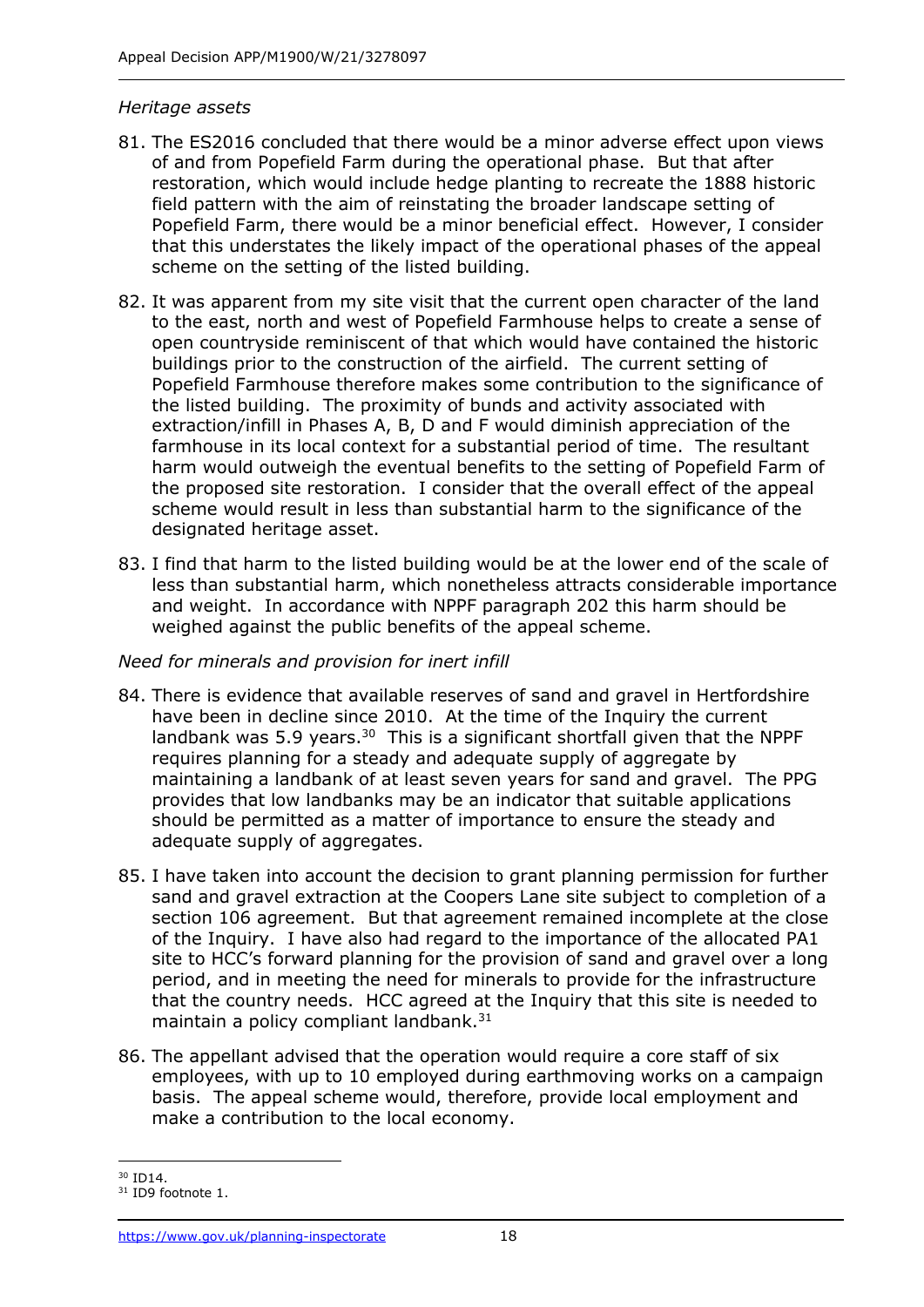- 87. I am satisfied that the appeal scheme would accord with the waste hierarchy and the WCS&DMPD if subject to the imposition of planning conditions specifying that waste acceptance procedures for the site would include approved measures to ensure that inert infill did not include material that could be recovered as recycled aggregate. On this basis the appeal scheme would accord with MLP Policies 7 and 15.
- 88. The contribution the appeal scheme would make to the provision of needed minerals and to the local economy is a matter of substantial significance that should, in accordance with the NPPF, be given great weight.

# *Appraisal of the appeal scheme*

- 89. The harm I have identified from the appeal scheme to the Green Belt should, by definition, be given substantial weight. In addition, I have found that the appeal scheme would have an adverse effect on the character, appearance and amenity of the area, which should be given moderate/substantial weight. The harm to the listed building at Popefield Farm weighs against the proposal. But this less than substantial harm would be outweighed by the public benefits of the scheme in providing needed sand and gravel. With appropriate planning conditions any increased risk to highway safety from HGVs associated with the appeal scheme would be negligible, but some of the proposed permissive paths would be hazardous for pedestrians and the resultant harm weighs against the appeal scheme. Subject to the imposition of appropriate planning conditions, I consider that the risk to groundwater is a matter that would not weigh significantly in the planning balance.
- 90. Given the current landbank for sand and gravel, I have found that the contribution of minerals from the appeal scheme would be a benefit of substantial significance. Employment provision and other operational aspects of the development would make a modest but nonetheless significant contribution to the economy. The co-location of the CBP would be of some advantage in minimising HGV movements. These benefits should be awarded great weight, as required by the NPPF. The appeal scheme would have some benefits for biodiversity in the long term that should be given slight weight in the planning balance.
- 91. The dedication of bridleways would be of some benefit. However, the 2000 s106 agreement already secures public access provisions and so the benefits to the PRoW network of the appeal scheme cannot be given much weight. The temporary nature of the works, along with progressive site restoration, should not be given much weight as benefits of the appeal scheme because they are policy requirements for mineral extraction.
- 92. I consider that the harm to the Green Belt, along with the harm to the character, appearance and amenity of the area, and to pedestrian safety, is not clearly outweighed by the benefits of aggregate extraction and co-location of the CBP, along with the contribution the appeal scheme would make to employment provision, the economy, biodiversity and the PRoW network. In my judgement, the harm by reason of inappropriateness, and any other harm, is not clearly outweighed by other considerations, and the very special circumstances necessary to justify the development do not exist. I find that the appeal scheme would be contrary to national Green Belt policy set out in the NPPF.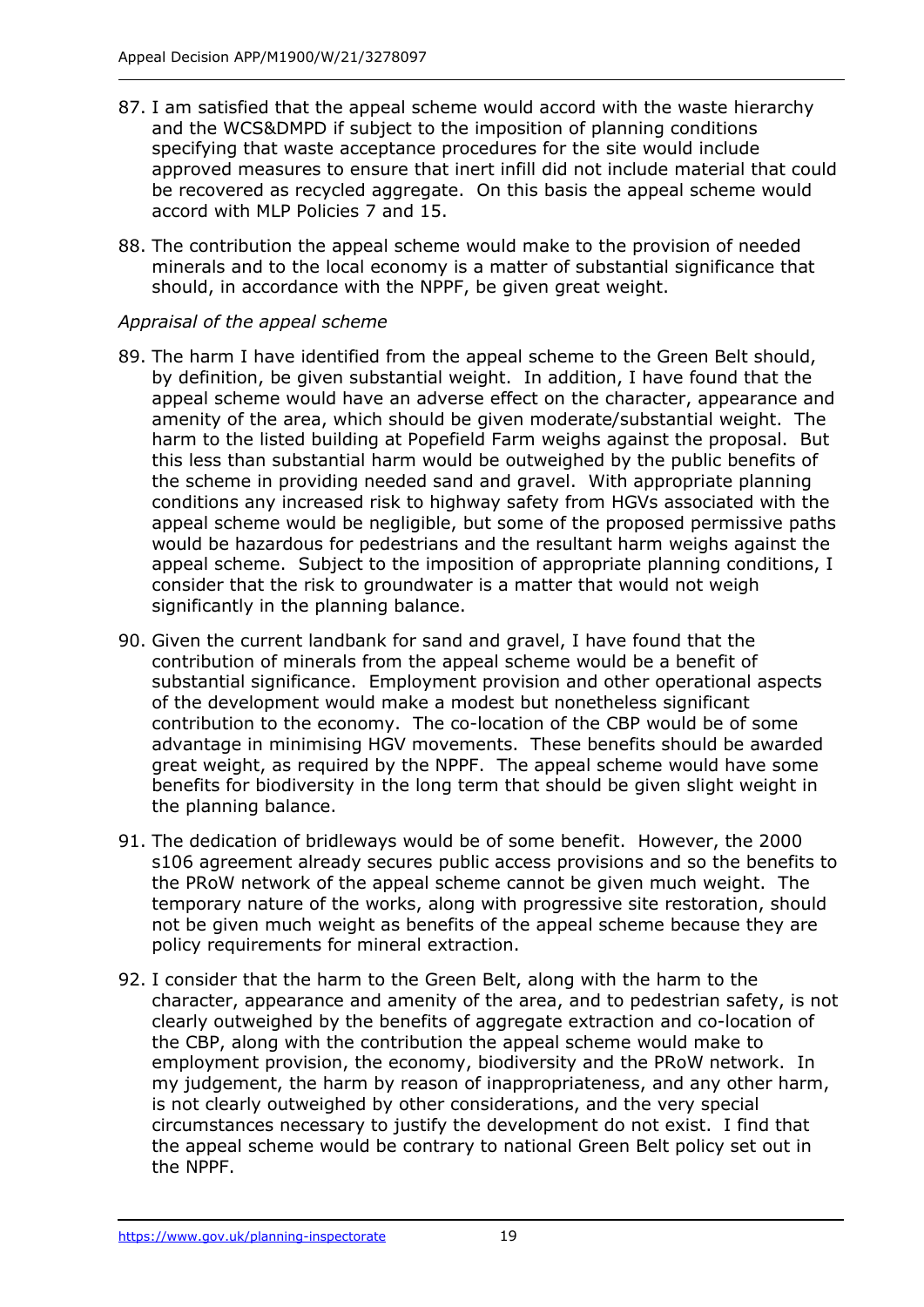93. For the above reasons, I consider the appeal scheme to be an unacceptable form of development. I have therefore assessed whether this otherwise unacceptable development could be made acceptable through the use of conditions or planning obligations.

# **Conditions and obligations**

- 94. The proposed development considered by HCC included a CBP, and the inclusion of a CBP was confirmed in the October 2021 SoCG. However, a unilateral undertaking, dated 8 December 2021, provides that the owner and developer of the appeal site covenant that should planning permission be granted they will not construct nor operate any CBP forming part of the development. 32 Omission of the CBP would have some implications for the layout of the plant area, and would remove the co-location benefits claimed by the appellant. But it would exclude from the proposal an element of inappropriate development in the Green Belt. This omission would have significant implications for the application of national policy.
- 95. As set out above a 'no pumping condition' would be necessary, but this could have implications for the size and design of recharge lagoons. The configuration of the recharge lagoons shown on the application drawings would have taken into account the likely potential volume of discharge to the LMH lagoon from groundwater pumped from the LMH. However, there is no evidence before the Inquiry to indicate what size and configuration for the recharge lagoon would be necessary for a scheme that included a condition that no pumping of groundwater from the LMH would be permitted within any part of the mineral working.
- 96. In the absence of such evidence, it is not possible to determine that the LMH recharge lagoon shown on the application drawings is necessary for mineral extraction. If a lagoon of that size was not necessary, the scheme would include an element of inappropriate development, even if the CBP was omitted. If NPPF paragraph 150 did not apply it would be necessary to assess whether the potential harm to the Green Belt by reason of inappropriateness, and any other harm, would be clearly outweighed by other considerations. That is a matter that would need to be decided in granting planning permission and so it would not be reasonable to leave details about the recharge lagoon for subsequent discharge of a planning condition along the lines of that suggested in Condition 25(i).
- 97. Other planning conditions suggested by the appellant raise similar issues about the subsequent approval of details that collectively could be relevant in determining whether planning permission should be granted. These include; the layout of the plant site area (Condition 6); full details of bunding adjacent to Popefield Farm, on the western boundary, and immediately to the south of the processing plant (Condition 9); the location of haul roads (Condition 10(vii)); details of the site layout between the junction with the public highway and weighbridge, including the weighbridge, to include sufficient provision for queuing vehicles to stand clear of the highway and a loop road to return HGVs to the public highway (Condition 16(i)); a public access strategy to include routes for public rights of way across the site, to provide an appropriate level of public access to un-worked and restored areas of the site

<sup>&</sup>lt;sup>32</sup> ID17.3. In addition, a suggested condition states that "Notwithstanding that the description of the development contains reference to a CBP this permission does not provide consent for any CBP".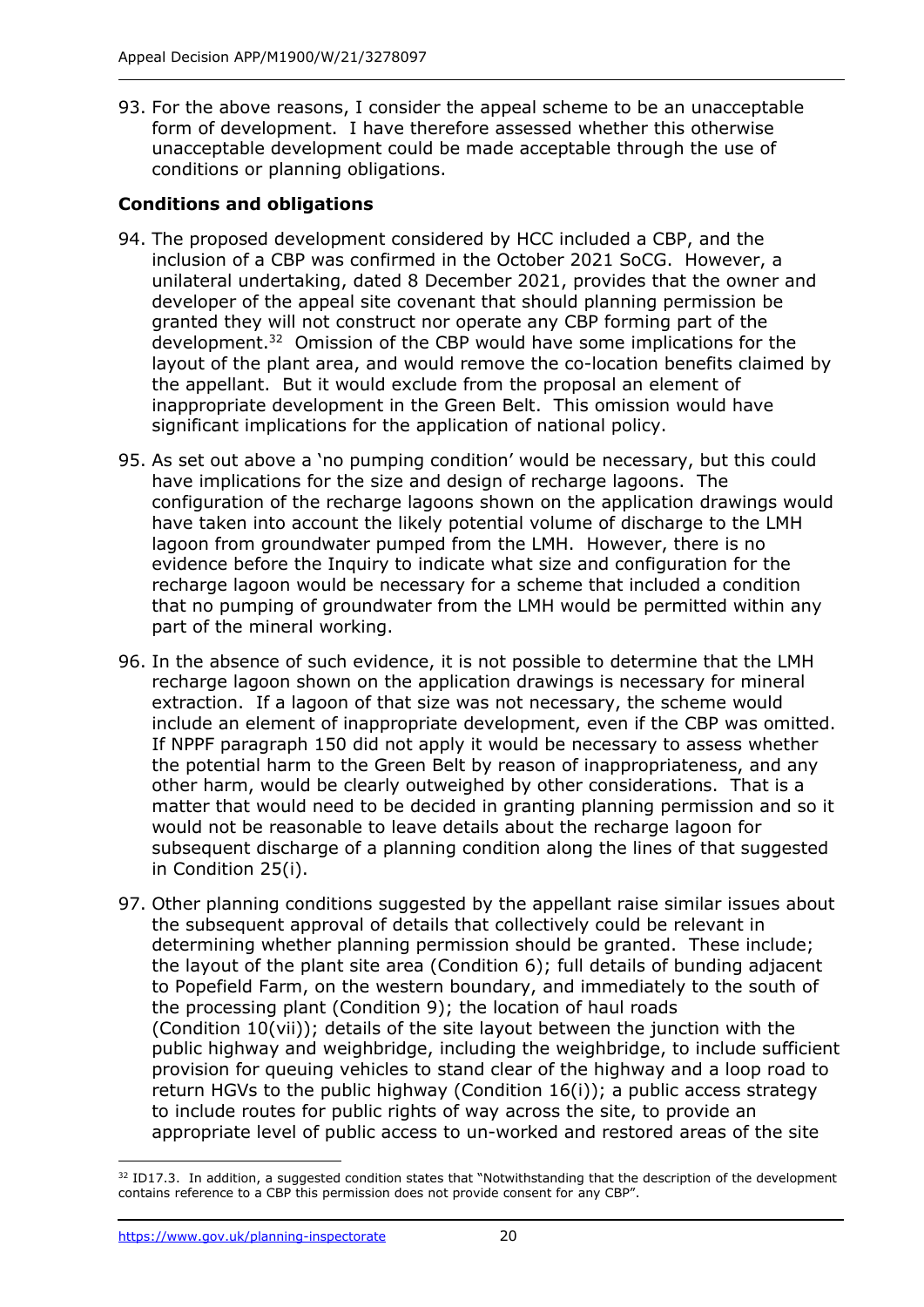(Condition 18); measures to safeguard populations of Great Crested Newts during mineral extraction through safeguarding areas (Condition 23).

- 98. I acknowledge that for a phased mineral extraction/infill scheme over such a long period there would be some matters of detail that could appropriately be left for subsequent approval. However, the matters suggested by the appellant to be addressed by condition raise considerations of a more strategic nature that would need further specification or defined parameters to make explicit the scope, limits or requirements that would apply in considering such approvals. In the absence of further details about what would be necessary in discharging these conditions it is not possible for me to accurately assess the likely benefits/harm arising from these aspects of the proposal. In addition, these are matters that local residents and interested persons might wish to comment on before details were approved. There is no certainty that applications to discharge such conditions would be subject to the necessary consultation to facilitate a proper opportunity to do so.
- 99. The matters suggested by the appellant to be addressed by the discharge of planning conditions collectively deal with important considerations about the nature of the operation that could be influential in determining whether planning permission should be granted. In the circumstances that apply here, particularly having regard to the extant provisions for public access by virtue of the 2000 s106 agreement except where mineral extraction is undertaken in accordance with a planning permission, along with the 32-year period for the operation, it would not be reasonable for such specific details to be approved by discharge of planning conditions after planning permission had been granted for the development.
- 100. These considerations could go to whether the scheme would conflict with Green Belt policy, and potentially to what would be the appropriate planning balance in this case, along with the execution of that balance, and so to whether planning permission should be granted. I find that it is not possible on the evidence before me to conclude that the development could be made acceptable through the use of conditions or planning obligations.

# **Conclusions**

- 101. I am required to decide this appeal having regard to the development plan, and to make my determination in accordance with it, unless material considerations indicate otherwise. HCC acknowledged at the Inquiry that the proposal, with appropriate conditions and obligations, would not conflict with the development plan. The MLP permits mineral working within PA1 only when it contributes to maintaining HCC's appropriate contribution to local, regional and national aggregate needs, along with fulfilling other identified requirements set out in the Inset Map for PA1.
- 102. The appeal scheme would make an important contribution to meeting the need for aggregate. Furthermore, the proposed reclamation as shown on HQ 3/11A Illustrative Restoration Concept 2016 would be consistent with the delivery of a Country Park. However, the evidence before the Inquiry does not establish that the requirement for an appropriate buffer zone to protect the amenity of residents of Popefield Farm has been met. The inclusion of the CBP would bring the proposal into conflict with MLP Policy 11 concerning unacceptable cumulative impacts. The appeal scheme does not accord with the provisions of the development plan taken as a whole. Other material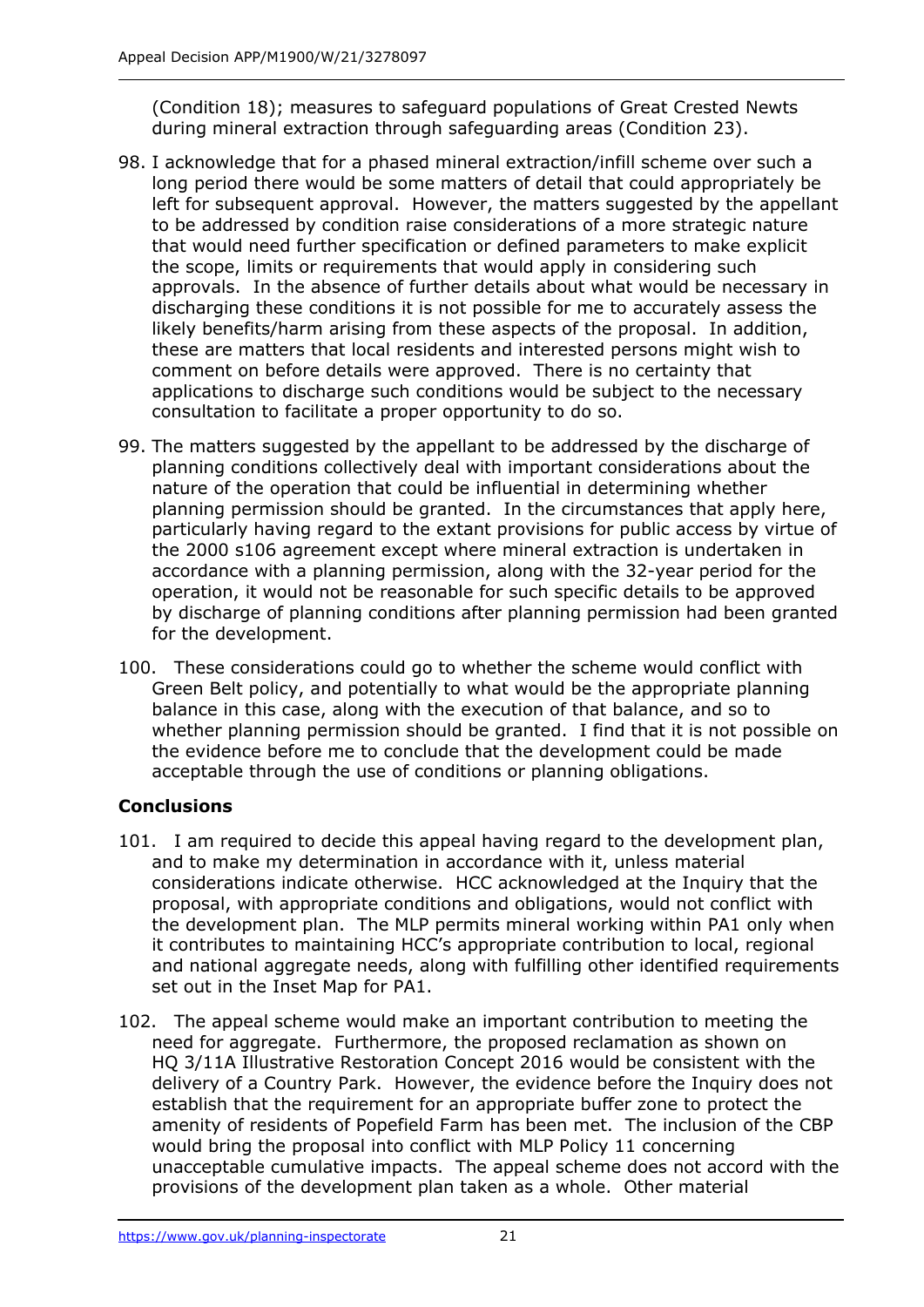considerations here include the SPG and the NPPF. The appeal scheme would reasonably accord with the key principles of the SPG, but it would conflict with national Green Belt policy.

103. Furthermore, and an important consideration in this case, it has not been demonstrated that the development could be made acceptable through the use of conditions or planning obligations. I find that the proposal is at odds with the NPPF taken as a whole. There are no other material considerations in this case to indicate that the appeal should be determined other than in accordance with the development plan. For the reasons given above and having regard to all other matters raised, I conclude that the appeal should be dismissed.

*John Woolcock* Inspector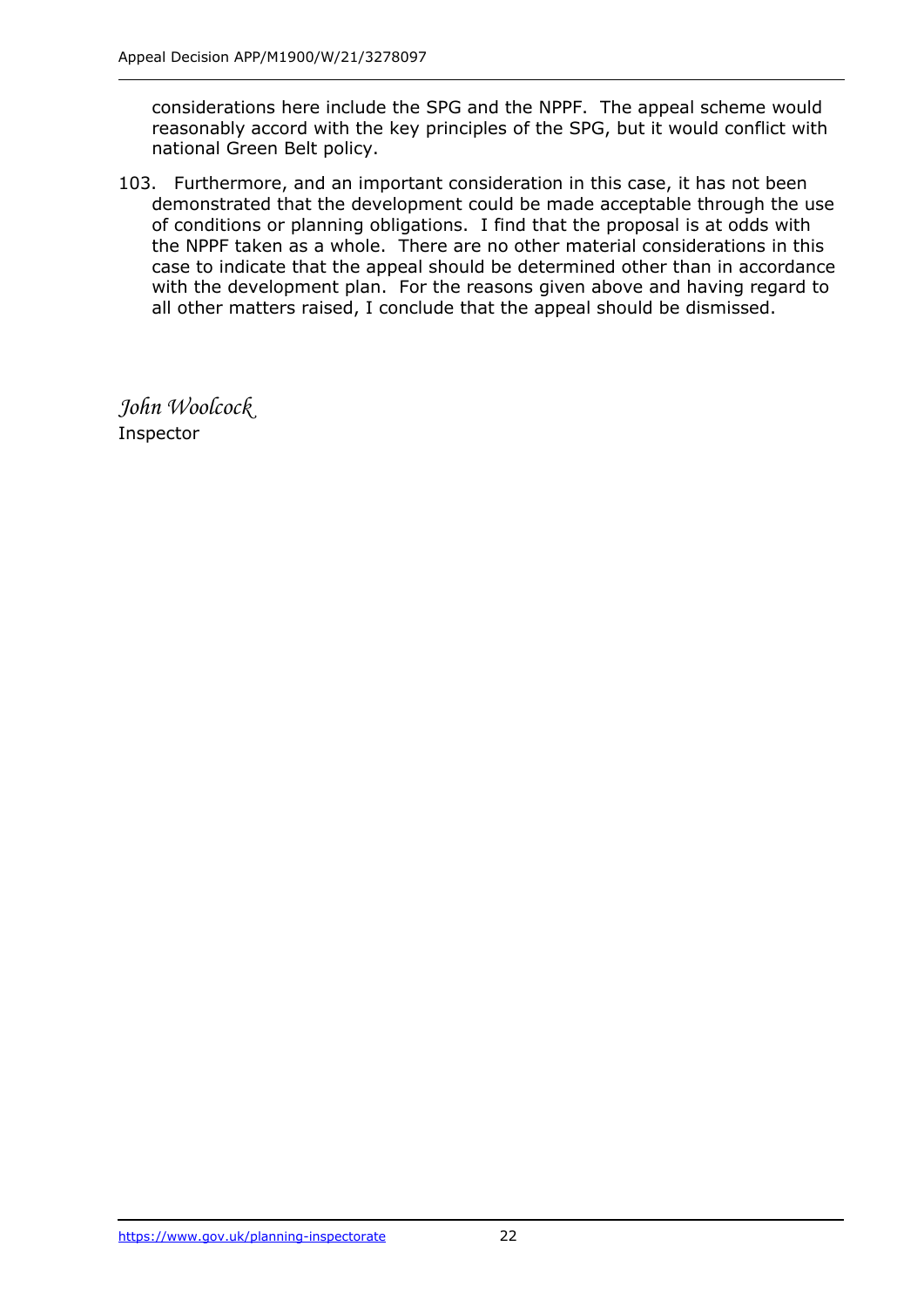#### APPEARANCES

FOR THE LOCAL PLANNING AUTHORITY:

| David Forsdick QC                                                                               | Instructed by Hertfordshire County Solicitor                                                                                                               |  |
|-------------------------------------------------------------------------------------------------|------------------------------------------------------------------------------------------------------------------------------------------------------------|--|
| He called                                                                                       |                                                                                                                                                            |  |
| Jenny Lightfoot BSc(Hons) MSc<br>Christopher Tunnell BSc(Hons)<br><b>MPhil FRTPI FACSS FRSA</b> | Associate Ove Arup and Partners Ltd<br>Director of Planning and Planning Group<br>Leader Arup                                                              |  |
| FOR THE APPELLANT:                                                                              |                                                                                                                                                            |  |
| Richard Kimblin QC                                                                              | Instructed by Andrea Bruce Knights plc                                                                                                                     |  |
| He called                                                                                       |                                                                                                                                                            |  |
| Peter Rowland BSc MSc<br>Gordon Allison BSc(Hons) MSc<br>MIAQM CEnv                             | Technical Director (Land Quality and<br>Remediation) SLR Consulting Limited<br>Principal Consultant DustScanAQ Ltd                                         |  |
| Michelle Dawson BSc MSc MIOA<br>Ian Walton BSc MSc CEng MICE<br>Simon Treacy BSc MRICS MIQ      | <b>Technical Director SLR Consulting Limited</b><br><b>Technical Director SLR Consulting Limited</b><br>Planning Director Robert Brett and Sons<br>Limited |  |
| Gregor Mutch BSc FIQ                                                                            | Director for Strategic Lands and Planning<br>Robert Brett and Sons Limited and Director<br>Brett Aggregates Limited                                        |  |
| Chris Lowden BSc(Hons) MRICS<br>MIQ                                                             | Technical Director SLR Consulting Limited                                                                                                                  |  |

FOR COLNEY HEATH PARISH COUNCIL Rule 6 Party (CHPC):

Councillor Peter Cook

He called

MF Rawlins

FOR ELLENBROOK AREA RESIDENTS' ASSOCIATION & SMALLFORD RESIDENTS' ASSOCIATION Rule 6 Party (EARA & SRA):

Michael Hartung Member EARA Sue Meehan Member EARA John Jackson Member EARA

Dr Michael Rivett FGS Director GroundH<sub>2</sub>o Plus Ltd Craig Tallents Chair Smallford Residents' Association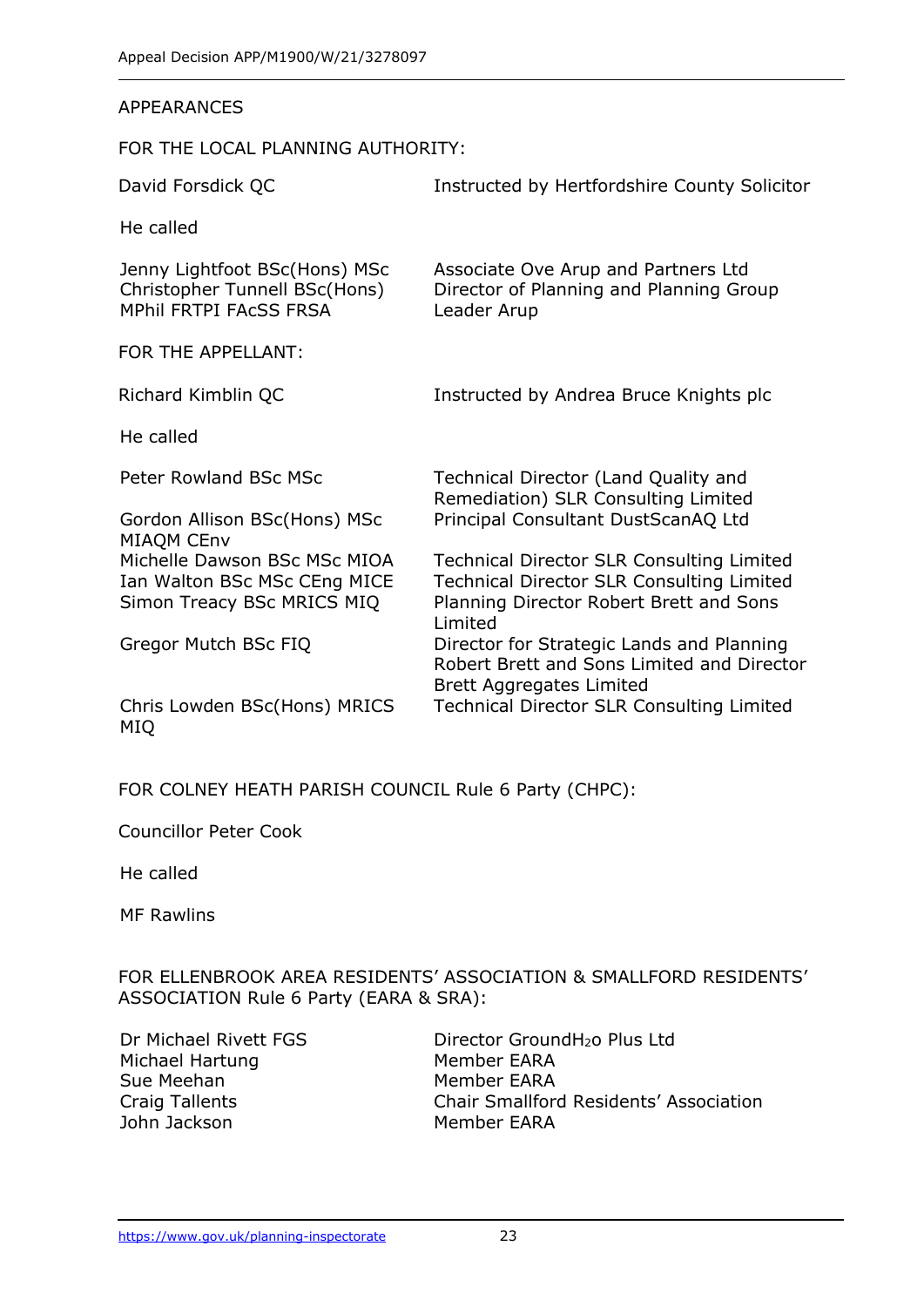FOR ENVIRONMENT AGENCY Rule 6 Party (EA):

| Kai Mitchell                  | Sustainable Places Planning Specialist  |
|-------------------------------|-----------------------------------------|
| Clay Durrant BSc(Hons) EnvSci | Technical Officer (Groundwater and Land |
|                               | Quality)                                |

## FOR AFFINITY WATER Rule 6 Party (AW):

| Dr Ilias Karapanos | Asset Specialist Environmental Planning    |
|--------------------|--------------------------------------------|
| John Rumble        | Senior Assets Manager Environmental Policy |
|                    | and Strategies Team                        |

#### INTERESTED PERSONS:

| Councillor John Hale              | HCC Colney Heath & Marshalswick          |
|-----------------------------------|------------------------------------------|
| <b>Councillor Margaret Eames-</b> | <b>Hatfield Town Council</b>             |
| Petersen                          |                                          |
| David Jackson                     | Local resident                           |
| Stephen Ross                      | Local resident                           |
| Rita Burhouse                     | Local resident                           |
| Jeff Lewis                        | Local resident                           |
| Simon Willett                     | Local resident                           |
| Kathryn Gentry                    | Local resident                           |
| Harriet Pickard                   | Local resident                           |
| Nigel Quinton                     | Local resident                           |
| <b>Cllr Duncan Bell</b>           | Welwyn Hatfield Borough Council          |
| Cllr Jacqueline Brennan           | Hatfield Town Council and local resident |

#### DOCUMENTS SUBMITTED AT THE INQUIRY (ID)

| Notification Letter - Failure to Send Note from HCC<br>ID |
|-----------------------------------------------------------|
|-----------------------------------------------------------|

- 1.2 Updated note with attachments
- ID 2 Statement of Common Ground Operational Detail: Comparison of impact on Green Belt between Cemex Hatfield Quarry and the proposed Brett site
- ID 3 Updated opinion of Jenny Lightfoot (HCC Hydrogeology)
- ID 4 Statement of Common Ground Questions and Clarifications SLR 28 October 2021
- ID 5 Pumping Test Assessment Report SLR September 2018
- ID 6.1 Statement by Councillor Margaret Eames-Petersen Hatfield Town Council
	- 6.2 Slides from PowerPoint presentation
	- 6.3 Hatfield Town Council: objection to Brett Quarry 2<sup>nd</sup> application
	- 6.4 Summary of Independent Expert opinion on groundwater contamination
	- 6.5 Additional highway evidence including HTC Appendix 2:Transport evidence November 2021, Critique of Brett Transport and EIA Report, cycle route, Freight Lorry Travel, Hatfield Key Corridors
	- 6.6 HTC Response to MLP consultation March 2019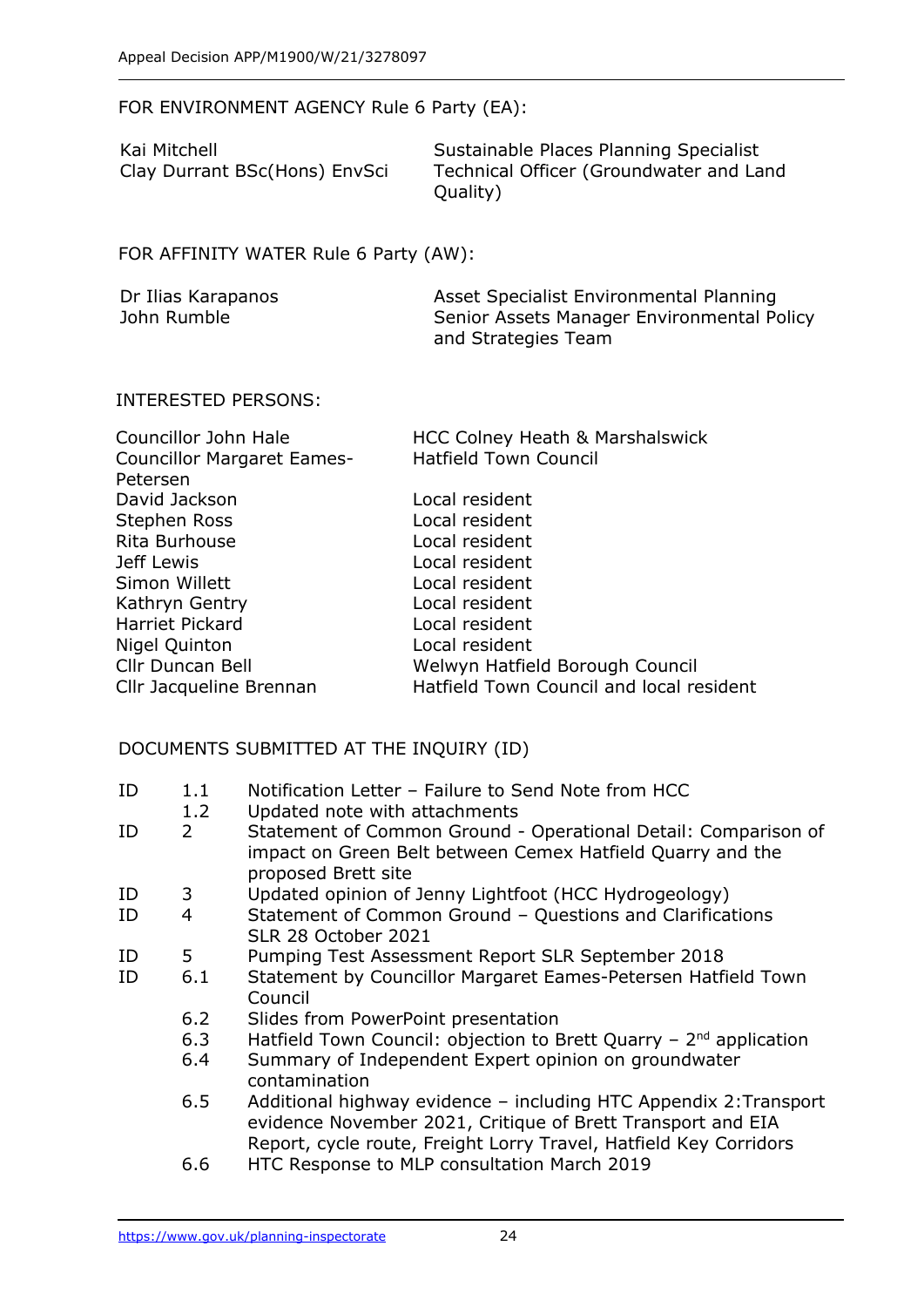| ID       | $\overline{7}$ | Statement by County Councillor John Hale Colney Heath &<br>Marshalswick              |
|----------|----------------|--------------------------------------------------------------------------------------|
| ID       | 8              | Opening Statement on behalf of the Appellant - including<br>Submissions on amendment |
| ID       | 9              | Opening Comments on behalf of Mineral Planning Authority                             |
| ID       | 10             | Colney Heath Parish Council Opening Statement                                        |
| ID       | 11             | Opening statement by Ellenbrook Area Residents' Association and                      |
|          |                | <b>Smallford Residents' Association</b>                                              |
| ID       | 12             | <b>Environment Agency Opening Statement</b>                                          |
| ID       | 13             | Statement of Craig Tallents Chair of Smallford Residents'                            |
|          |                | Association on behalf of Ellenbrook and Smallford Residents'                         |
|          |                | Associations in respect of the dealing of the appeal based on an                     |
|          |                | amended scheme                                                                       |
| ID       | 14             | HCC Local Aggregates Assessment 2021                                                 |
| ID       | 15             | Dr Rivett Outline response to updated Statement of Common                            |
|          |                | Ground and Jenny Lightfoot Proof of Evidence                                         |
| ID       | 16             | Annual Monitoring Report HCC April 2020 - 31 March 2021                              |
| ID       | 17.1           | Draft unilateral undertaking                                                         |
|          | 17.2           | Updated version discussed at Inquiry on 26 November                                  |
|          | 17.3           | Unilateral undertaking dated 8 December 2021                                         |
| ID       | 18             | Diagram showing water level at 67m AOD with annotation "new                          |
|          |                | water level if aquifer is confined will require pumping to LML lagoon'               |
| ID       | 19             | SLR Drawing No.2 February 2019 LMA Bromate Concentrations and                        |
|          |                | tables showing borehole data for Bromide within the site                             |
| ID       | 20             | Bromate contamination significant to the proposed quarrying                          |
|          |                | activity at the Hatfield aerodrome by Mike Hartung for EARA&SRA                      |
| ID       | 21             | HCC note about Member engagement in Statement of Case and                            |
|          |                | Opening Statement at Inquiry                                                         |
| ID       | 22             | Written representation by Sandridge Parish Council                                   |
| ID       | 23             | Written representation by Susan Jackson                                              |
| ID       | 24.1           | Costs application by appellant                                                       |
|          | 24.2           | Update re costs application dated 3 December 2021                                    |
| ID       | 25             | Note by SLR on groundwater conditions                                                |
| ID       | 26             | Note on highways by SLR                                                              |
| ID       | 27.1           | Drawing showing suggestion of 50 m wide bund                                         |
|          | 27.2           | Appellant's drawing showing 4 m high screen (20 m wide) along                        |
|          |                | southern boundary of processing area                                                 |
| ID       | 28             | Statement by Stephen Ross<br><b>Statement by Rita Burhouse</b>                       |
| ID<br>ID | 29<br>30       | Statement by Jeff Lewis                                                              |
| ID       | 31             | <b>Statement by Simon Willett</b>                                                    |
| ID       | 32             | Statement by Kathryn Gentry                                                          |
| ID       | 33             | Statement by Harriet Pickard                                                         |
| ID       | 34             | Statement by Cllr Nigel Quinton with attachments                                     |
| ID       | 35             | Statement by Cllr Duncan Bell                                                        |
| ID       | 36             | Statement by David Stuart-King                                                       |
| ID       | 37             | Written representation by Jonathan & Vicky Renaudon-Smith                            |
| ID       | 38             | Written representation by Mr & Mrs Musk                                              |
| ID       | 39             | Written representation by Caroline Churchill                                         |
| ID       | 40             | Written representation by Nita Fitch                                                 |
| ID       | 41             | CHPC statement on not hearing 2021 application                                       |
| ID       | 42             | Statement by Cllr Jacqueline Brennan                                                 |
| ID       | 43             | Popefield Farm PowerPoint slides by David Jackson                                    |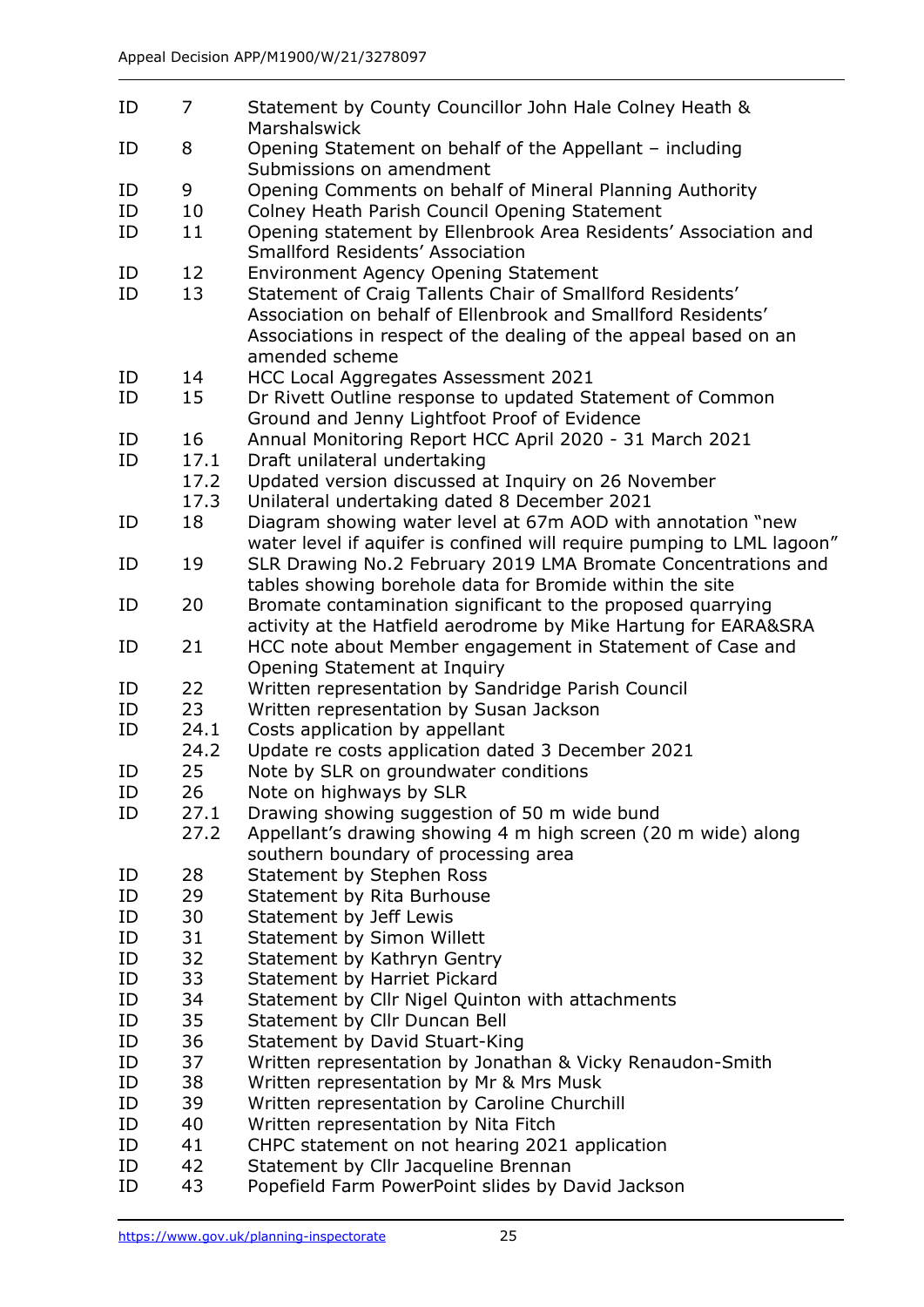ID 44 Written representation by Graham and Pat Moore ID 45 Written representation by Alan Fitch ID 46 Appellant's note on application site and Preferred Area 1 ID 47 Erratum Note Re: BALS\_01 Noise Proof\_ Issued for Inquiry by Michelle Dawson ID 48 Appellant's note on Abstraction Licences and Permit issued to Brett by the Environment Agency ID 49.1 Draft suggested planning conditions 49.2 Updated draft conditions discussed at Inquiry on 26 November 49.3 Updated suggested conditions submitted 2 December 2021 with tracked changes, list of plans for Condition 5 (no substitution), with email from appellant with comments on amendments, and email 3 December with comments by CHPC/EARA&SRA 49.4 Comments on suggested conditions by CHPC/EARA&SRA sent 5 December 2021 ID 50 Appellant's note on amendment and substitution of plans 25 November 2021 ID 51.1 Draft s106 agreement 51.2 Updated draft s106 discussed at Inquiry on 26 November 51.3 Updated draft s106 submitted 2 December 2021 51.4 s106 agreement dated 10 December 2021 ID 52 Comment and objection by S Greengrass ID 53 Listed building description for Popefield Farm ID 54 Email dated 26 November 2021 and written statement by John Eames-Petersen ID 55 Written statement by Salisbury Village Residents' Group ID 56 Email from HCC re private law rights of Arlington ID 57.1 Application for costs by CHPC and EARA&SRA against the appellant 57.2 Application for costs by CHPC and EARA&SRA against HCC ID 58 Written statement by Cllr John Percival ID 59 Written statement by Hilary Carlen ID 60 Written statement by Gavin Ross ID 61 Written statement by Gareth Aicken ID 62 Email dated 30 November 2021 and written statement by Mr Kanayo Chianakwalam ID 63 Invited further response to SoCGH by Dr Michael Rivett ID 64 Conditions CHPC EARA&SRA proposals ID 65 Email dated 3 December 2021 from Laura Cook concerning potential impact of lorries ID 66 Item 8 Committee 13 December 2021 Minerals and Waste Development Scheme ID 67 HCC CIL Compliance Statement ID 68 HCC Response to Rule 6 Parties' Costs Application ID 69 HCC Response to Appellant's Costs Application ID 70 Comments on Appellant's Response to HCC Costs Application ID 71 Colney Heath Parish Council (CHPC) Closing Statement ID 72 Ellenbrook Area and Smallford Residents' Associations Closing **Statement** ID 73 Closing on behalf of Hertfordshire County Council ID 74 Costs application on behalf of HCC dated 25 November 2021 ID 75 Closing submissions on behalf of the appellant ID 76 Appellant's reply to HCC's costs application 3 December 2021 ID 77 Appellant's reply to CHPC EARA&SRA costs application 2 Dec 2021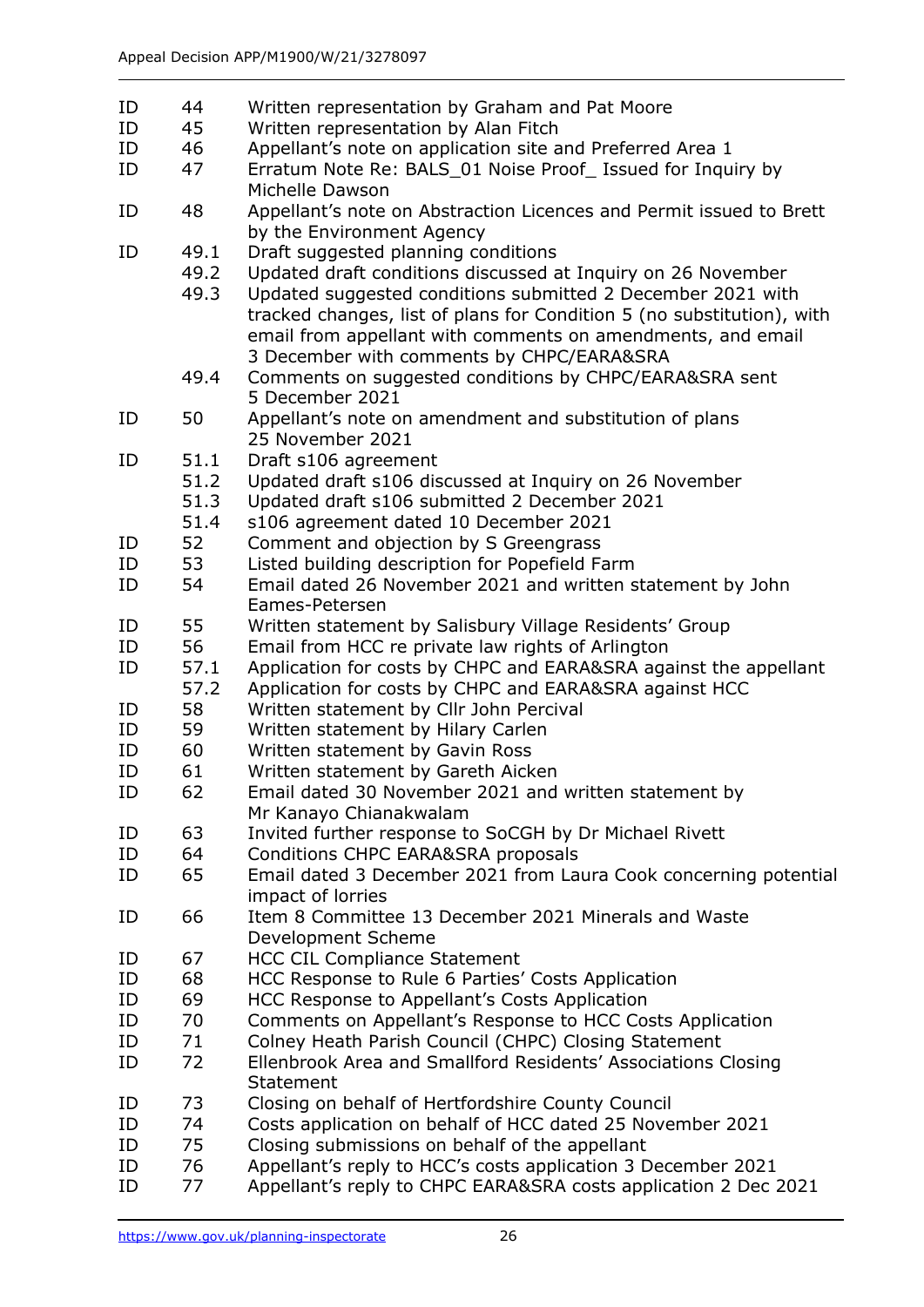# PLANS

Application plans

- HQ 2/1 Site Location Plan Nov 2015 HQ 2/3 Topographic Survey Nov 2015 HQ 3/1 Overall Phasing/General Layout Nov 2015 HQ 3/2 Entrance Design Nov 2015 HQ 3/3 Plant Site (Masterplan) Nov 2015 HQ 3/4 Processing Plant Detail Nov 2015 HQ 3/5 Plant Elevations Nov 2015 HQ 2/2 Application Site Layout Nov 2015 HQ 3/6 Initial Site Preparation Dec 2015 HQ 3/7 Phase A – Illustration Dec 2015 HQ 3/8 Phase B – Illustration Dec 2015 HQ 3/9 Phase C – Illustration Dec 2015 HQ 3/10 Phase E – Illustration Dec 2015 HQ 3/11A Illustrative Restoration Concept Aug 2016 HQ 3/12 Illustrative Sections Dec 2015 HQ 3/13 Phase D – Illustration Aug 2016 HQ 3/14 Phase F – Illustration Aug 2016
- HQ 3/15 Phase G Illustration Aug 2016

## CORE DOCUMENTS

#### CD01 PLANNING APPLICATION 1 (2016)

- CD 1.1 Planning Statement
- CD 1.2.1 Environmental Statement
- CD 1.2.2 Environmental Statement Drawings
- CD 1.2.3 Environmental Statement Appendices
- CD 1.3 Transport Chapter Addendum
- CD 1.4 Committee Report dated 25 January 2017
- CD 1.5 Committee Report dated 18 December 2019

CD 1.6 - Groundwater Management Plan and Borehole Monitoring Data 2013-2019 submitted January 2020

- CD 1.7 Committee Report dated 24 September 2020
- CD 1.8 Decision Notice (refusal) dated 6 January 2021
- CD 1.9 Application Drawings

# CD02 PLANNING APPLICATION 2 (2021)

- CD02.01 Planning Statement
- CD02.02-1 Environmental Statement
- CD02.02-2 Environmental Statement Drawings
- CD02.02-3 Environmental Statement Appendices
- CD02.02-4 Appendix 11-01b BNG Assessment (Biodiversity Metric 3)
- CD02.02-5 Appendix 11-07f Desk Study Data (Species Search Results)

CD03 POLICY

CD03.01 Hertfordshire Minerals Local Plan Review 2002-2016 (adopted 2007)

CD03.02 Emerging Hertfordshire Minerals Local Plan

CD03.03 Hatfield Aerodrome Supplementary Planning Guidance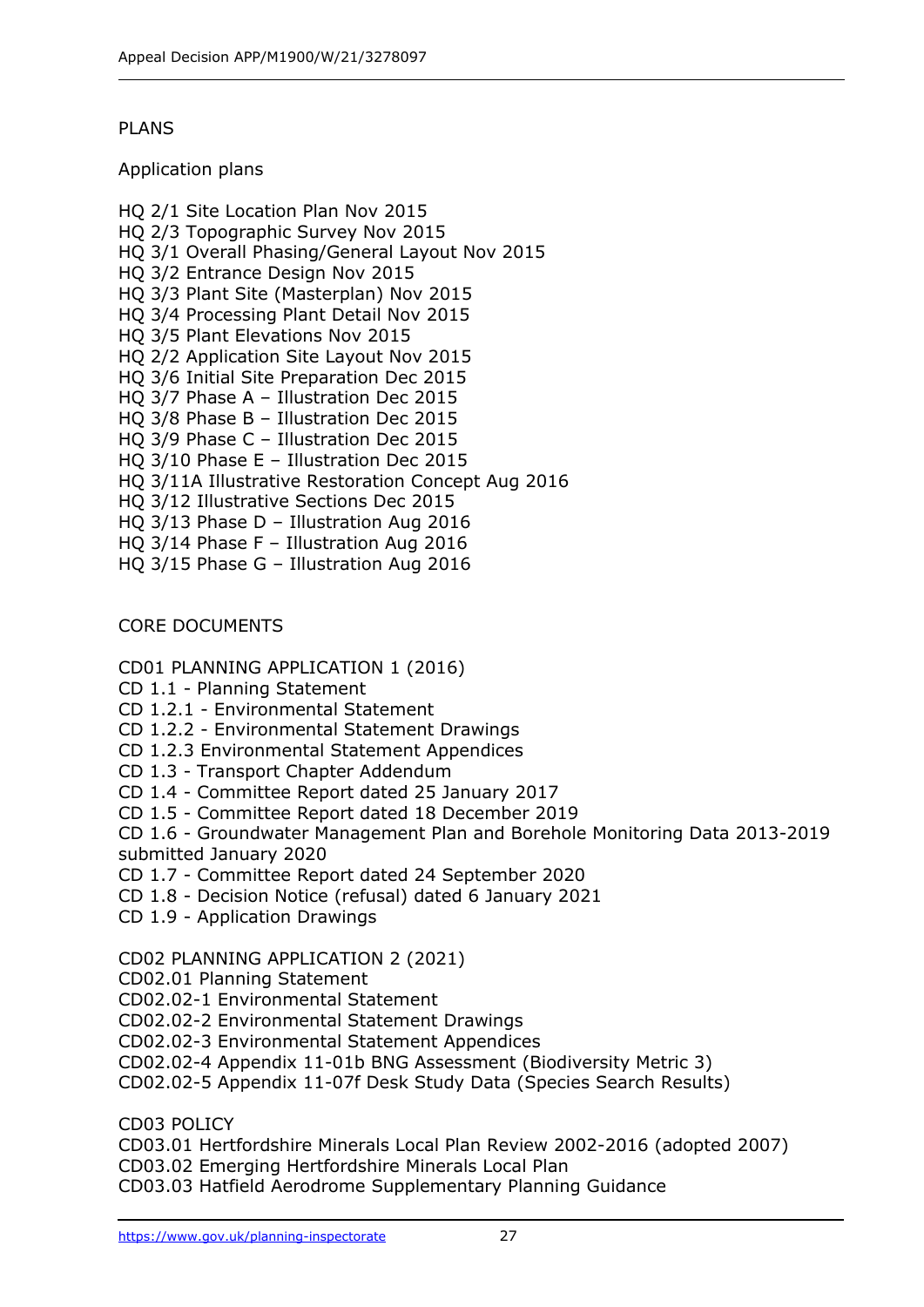CD03.04 Hertfordshire Local Aggregate Assessment 2020 CD03.05 Waste Core Strategy and Development Management Policies 2011-2026 CD03.06 Welwyn Hatfield District Local Plan 1994, reviewed 2020 (adopted in 2005) CD03.07 St Alban's District Local Plan Adopted 2005 1994, reviewed 2020 CD04 GREEN BELT CD04.01 Green Belt Review Purposes Assessment Prepared for Dacorum Borough Council, St Albans City and District Council and Welwyn Hatfield Borough Council Final Report November 2013 (with relevant annexes) CD04.02 Hertfordshire Minerals Local Plan Site Selection Report CD05 WATER ENVIRONMENT CD05.01 Affinity Water Letter to HCC dated 13 August 2018 CD05.02 Affinity Water Letter to HCC dated 18 December 2018 CD05.03 Affinity Water Letter to HCC dated 20 May 2019 CD05.04 Affinity Water Rule 6 Statement CD05.05 Bromate Monitoring Data 2012-2019 (as submitted to HCC) CD05.06 Report of Dr Rivett for Hatfield Town Council: Expert Opinion on: Groundwater contamination aspects of the proposed quarrying activity at Hatfield Aerodrome (Groundwater Management Plan and SLR Borehole Data) CD05.07 Response to Dr Rivett Report SLR Ref 402.09887.00001 Version no. 1 June 2020 CD05.08 Environment Agency Letter to HCC dated 18 December 2019 CD05.09 Environment Agency Letter to HCC dated 28 August 2019 CD05.10 Environment Agency Letter to HCC dated 30 August 2019 CD05.11 Environment Agency Letter to HCC dated 10 October 2019 CD05.12 Environment Agency Letter to HCC dated 3 July 2020 CD05.13 Environment Agency Letter to HCC dated 5 September 2016 CD05.14 Environment Agency Letter to HCC dated 6 July 2018 CD05.15 Environment Agency Letter to HCC dated 3 January 2019 CD05.16 Environment Agency Letter to CHPC dated 15 October 2021 CD05.17 Voluntary Remediation Statement (unsigned version) CD06 NOISE CD06.01 Design Manual for Roads and Bridges LA 111 Noise and Vibration CD06.02 World Health Organisation Guidelines for Community Noise (WHO 1999)

CD06.03 Environmental Noise Guidelines for the European Region document (WHO 2018)

CD06.04 Department of Transport and Welsh Office memorandum Calculation of Road Traffic Noise (CRTN) published in 1988

CD06.05 BS5228:2009+A1:2014 Code of Practice for noise and vibration control on construction and open sites – Part 1: Noise

CD07 AIR QUALITY

CD07.01 Guidance on the Assessment of Mineral Dust Impacts for Planning, IAQM, May 2016

CD07.02 Technical Guidance Note (Monitoring) M17, Environment Agency

CD08 STATEMENTS OF COMMON GROUND

CD08.01 Statement of Common Ground dated 22 October 2021 CD08.02 Water Statement of Common Ground dated